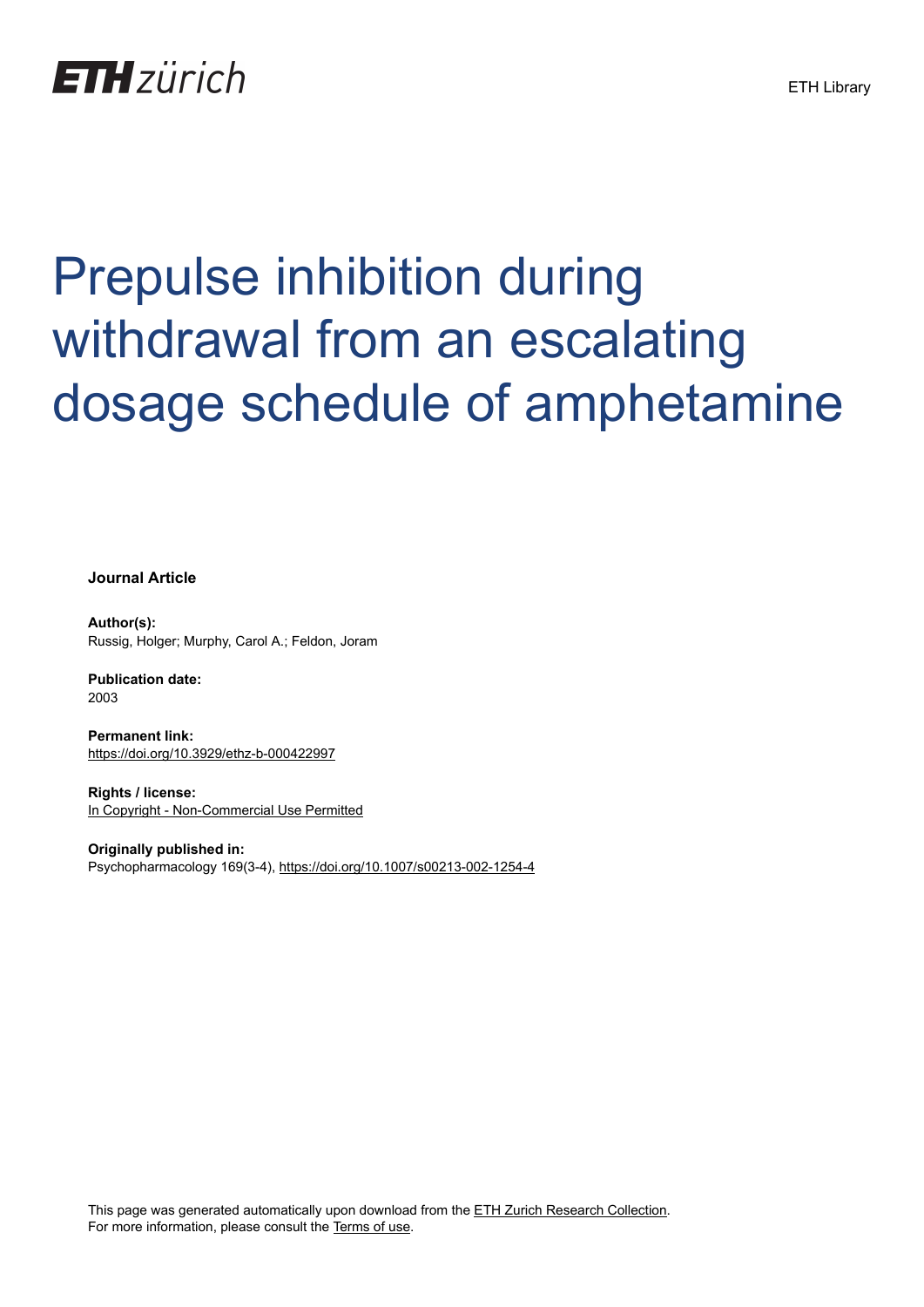ORIGINAL INVESTIGATION

Holger Russig · Carol A. Murphy · Joram Feldon

### Prepulse inhibition during withdrawal from an escalating dosage schedule of amphetamine

Received: 6 March 2002 / Accepted: 21 August 2002 / Published online: 12 November 2002 Springer-Verlag 2002

Abstract Rationale: Psychomotor stimulants can induce psychotic states in humans that closely resemble those observed in patients with idiopathic schizophrenia. Attentional and sensorimotor gating impairments are observed in schizophrenic patients using the latent inhibition (LI) and prepulse inhibition (PPI) behavioral assays, respectively. Our previous studies demonstrated that after 4 days of withdrawal from a period of amphetamine (AMPH) administration, animals exhibited disrupted LI but normal PPI. *Objective*: The aim of the present study was to test PPI in AMPH-withdrawn rats under experimental conditions similar to those used to best demonstrate locomotor sensitization following AMPH withdrawal. Methods: We examined the effects on PPI of (1) pairing drug injections with PPI test-associated cues, (2) administration of a low-dose dopamine agonist challenge and (3) testing following longer withdrawal periods (23, 30, 60 days). Results: Although none of these conditions revealed a disruption of PPI in AMPHwithdrawn rats, we did observe that the acoustic startle response was reduced during a restricted time period following AMPH withdrawal. Similar to our previous findings, AMPH-withdrawn animals showed disrupted LI on day 16 of withdrawal and locomotor sensitization to a challenge injection of AMPH after 62 days of withdrawal. Conclusion: We conclude that the effects of repeated AMPH on PPI are not modulated by the same experimental parameters known to be important for eliciting locomotor sensitization and that withdrawal from the schedule of AMPH administration used in this study models only specific cognitive dysfunctions linked to schizophrenic symptoms, since LI was disrupted but PPI was not affected.

H. Russig · C.A. Murphy · J. Feldon ( $\boxtimes$ )

Laboratory of Behavioural Neurobiology,

Swiss Federal Institute of Technology (ETH Zurich), Postfach Schorenstrasse 16, 8603 Schwerzenbach, Switzerland

e-mail: feldon@behav.biol.ethz.ch

Tel.: +41-1-6557448

Fax: +41-1-6557203

Keywords Startle · Schizophrenia · Latent inhibition · Sensitization · Rat

#### Introduction

Administration of amphetamine (AMPH) can induce symptoms of psychosis in humans. This outcome is most frequently associated with a chronic high-dose escalating pattern of stimulant abuse (Davis and Schlemmer 1980; Angrist 1994). Given that stimulant-induced psychosis in humans closely resembles the psychosis observed in patients with idiopathic schizophrenia (Ellinwood 1967; Griffith et al. 1972; Snyder 1973), it has been suggested that similar neural adaptations could be responsible for the development of these two phenomena. It is well known that repeated exposure to psychostimulants, like AMPH or cocaine, induces psychomotor sensitization in experimental animals. This phenomenon is indicated by a progressive behavioral augmentation of responses (increased locomotion, stereotypies) to drug challenge, as well as an enhanced release of nucleus accumbens dopamine (DA) following challenge AMPH administration (Robinson and Becker 1986; Segal and Kuczenski 1994). It has therefore been proposed that studies of the neural bases of psychomotor stimulant sensitization might yield insights into the biological mechanisms responsible for the onset of schizophrenia (Kokkinidis and Anismann 1980; Robinson and Becker 1986; Lieberman et al. 1990).

Specifically, Lieberman and colleagues have suggested that a process of endogenous sensitization, in which schizophrenic patients exhibit enhanced DA release in response to AMPH challenge, is a key element in the pathology of the disease (Lieberman et al. 1990; Lieberman et al. 1997). Recent positron emission tomography (PET) imaging studies examining competition for receptor occupancy between endogenously released DA and D2 receptor radioligand binding have established that not only do schizophrenic patients show enhanced striatal DA release in response to AMPH administration (i.e., a sensitized response) but the DA response is positively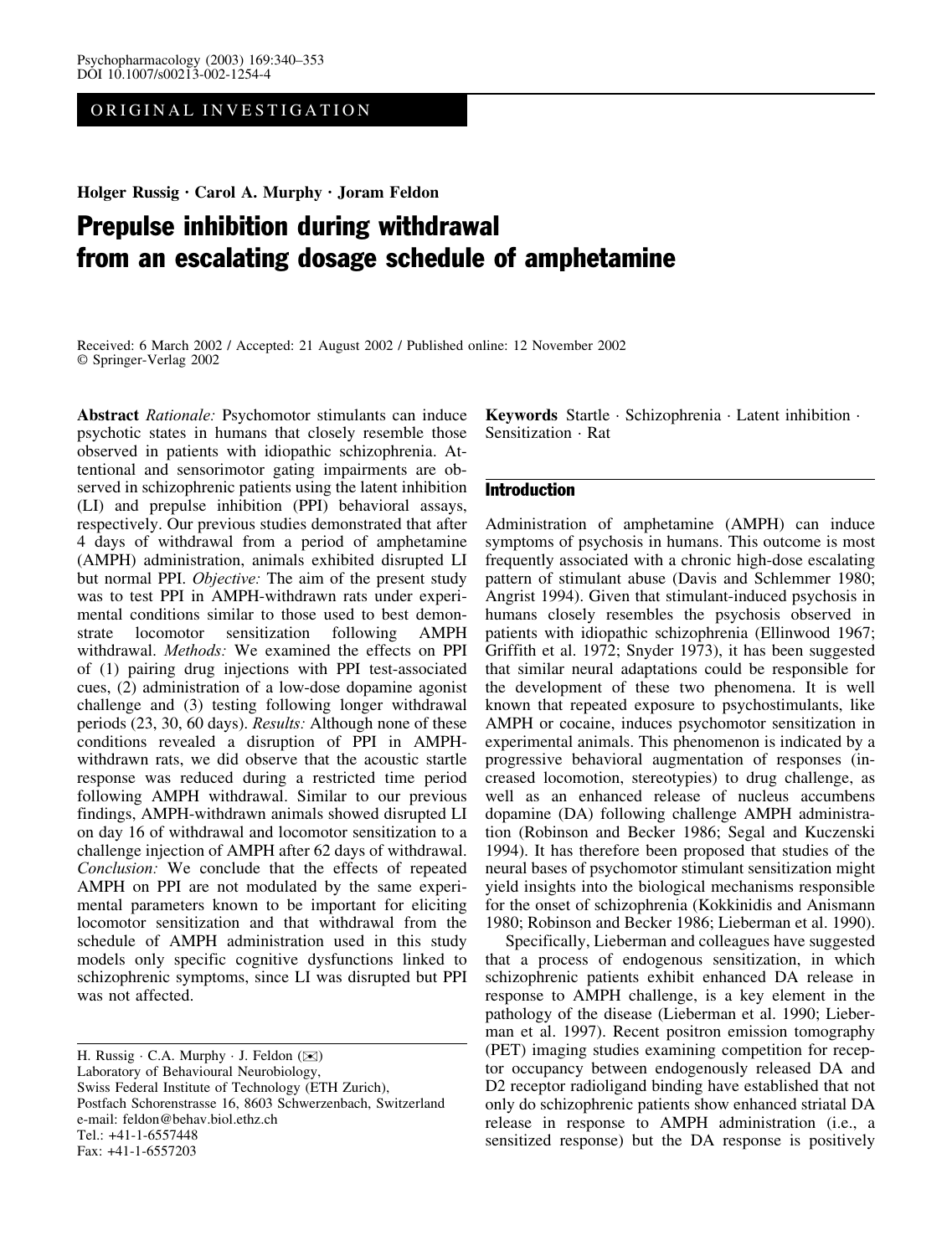correlated with the severity of their positive symptoms (reviewed in Laruelle 2000). Thus, there is convincing evidence for the involvement of sensitization processes in the expression of the schizophrenic phenotype. A number of studies have also established that, during the acute phase of withdrawal from high-dose AMPH, animals often exhibit depressive-like symptoms – in particular, anhedonia as it is indexed by decreased sensitivity to rewarding brain stimulation (Lin et al. 1999; Koob and Le Moal 2001). However, the state of anhedonia during AMPH withdrawal is typically very transient, persisting for up to only 3–5 days following the last administration. In comparison, behavioral sensitization can persist even after prolonged periods of abstinence, a time course which is perhaps more consistent with the long-term adaptations typically associated with chronic mental illness.

Two animal models believed to reflect cognitive/ attentional deficits typical of schizophrenic patients are latent inhibition (LI) of classically conditioned responding and prepulse inhibition (PPI) of the startle response (Weiner and Feldon 1997; Swerdlow et al. 2000). Both LI and PPI are disrupted in schizophrenic patients, and these deficits can be restored by neuroleptic treatment (Baruch et al. 1988; Gray et al. 1992, 1995; Weiner and Feldon 1997; Braff et al. 2001). LI refers to the observation that repeated exposure to a stimulus without consequence comes to impede the formation of subsequent associations with that stimulus (Lubow 1973). Our previous studies have shown that LI is disrupted in rats pretreated with escalating doses of AMPH during the first two weeks of withdrawal (Murphy et al. 2001b). Moreover, the antipsychotic drugs haloperidol and clozapine restored LI in AMPH-withdrawn rats (Russig et al. 2002). Thus, the LI results during AMPH withdrawal are consistent with the hypothesis, based on neuroimaging studies, that sensitized levels of DA are associated with an animal model of schizophrenic deficits.

PPI is the phenomenon whereby moderate-intensity prepulse stimuli attenuate startle responses to subsequent intense stimulation (Graham 1975; Braff et al. 1978; Hoffman and Ison 1980). This phenomenon is thought to result from the activation of central inhibitory mechanisms that gate behavioral responses to ensuing stimuli (Swerdlow et al. 1992; Taylor et al. 1995). Acute administration of psychomotor stimulants such as AMPH, apomorphine (APO) or selective  $D_2$  DA agonists disrupts PPI, such that startle responses are less influenced by the prepulse presentations (Mansbach et al. 1988; Peng et al. 1990; Bakshi et al. 1995; Caine et al. 1995; Taylor et al. 1995; Sills 1999). It is believed that PPI disruption may index the sensorimotor gating deficit observed in schizophrenic patients (Braff et al. 1978; Braff and Geyer 1990) and that, consequently, the assessment of psychomotor stimulant effects on PPI may be a valid animal model of sensorimotor gating disturbances in schizophrenia (Braff et al. 1992; Swerdlow et al. 1992, 1994). However, previous studies from our laboratory showed no effect of the escalating dose AMPH treatment on PPI tested on

day 4 of withdrawal (Murphy et al. 2001b). Given the similarities in brain areas and cognitive functions implicated in LI and PPI (Weiner and Feldon 1997; Swerdlow et al. 2000) and the clear disruptive effects of withdrawal from this escalating dose AMPH schedule on LI, it is somewhat surprising that AMPH withdrawal does not also affect PPI. The purpose of the present investigation was to further explore this issue of PPI disruptibility during AMPH withdrawal, by specifically examining the effects on PPI of experimental conditions that are known to maximize locomotor sensitization effects.

The role of contextual cues in psychostimulant-related behavior has been extensively studied in sensitization experiments (Robinson et al. 1998; Ohmori et al. 2000). It has been shown that under certain experimental circumstances, sensitization to psychostimulants is only detected when repeated drug administrations were previously paired with specific contextual cues (Hinson and Poulos 1981; Drew and Glick 1988; Badiani et al. 1995; Robinson et al. 1998). There is also direct evidence that drug-conditioned cues disrupt sensorimotor gating. A study with abstinent smokers indicated that a presentation of smoking-associated stimuli reduced PPI (Hutchison et al. 1999). Moreover, other studies have shown that PPI was reduced during withdrawal from repeated DA agonist treatment when drug administrations were repeatedly paired with PPI testing (Zhang et al. 1998; Martin-Iverson 1999) whereas repeated psychostimulant treatment that was not paired with PPI testing failed to result in PPI reduction (Mansbach et al. 1988; Druhan et al. 1998; Martinez et al. 1999; Byrnes et al. 2000; Adams et al. 2001). These studies suggest that PPI reduction following repeated psychostimulant administration may, like locomotor sensitization, be context dependent such that AMPH withdrawal-induced deficits in the PPI paradigm might only be detected if a drug-related cue were present during test. This hypothesis was tested in the present study by measuring PPI in AMPH-withdrawn animals that previously received drug injections paired with an environment similar to that experienced during PPI testing.

Locomotor sensitization is always measured following the administration of a DA agonist challenge. Swerdlow et al. (1995) previously demonstrated PPI disruption in rats with lesions of the hippocampus and prefrontal cortex following the administration of very low doses of the direct DA agonist APO, whereas lesioned animals receiving vehicle injections did not show reduced PPI. In the present study, we sought to determine whether a PPI disruption during AMPH withdrawal might be similarly revealed following low-dose APO and AMPH challenge injections.

Finally, it has been reported that sensitization of locomotor behavior becomes more pronounced following longer withdrawal periods (Paulson et al. 1991; Paulson and Robinson 1995). That is, effects of AMPH pretreatment that are not apparent during the first few days of withdrawal have been found to emerge 1–2 weeks later. Therefore, one objective of the present study was to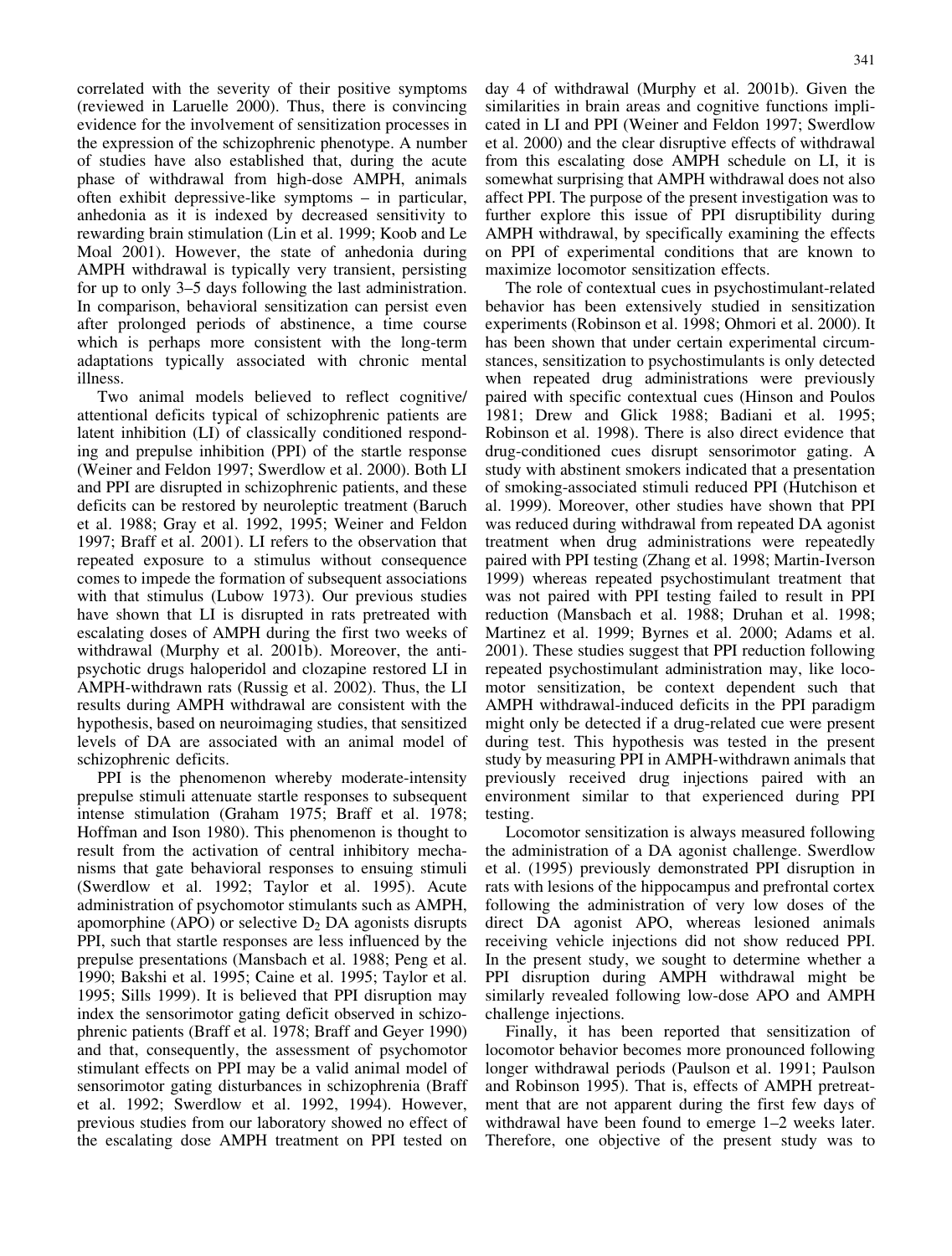investigate the time course of AMPH withdrawal effects on PPI, to determine whether PPI disruption may become evident only after an extended withdrawal period, similar to behavioral sensitization.

The present study was designed to test the hypothesis that effects of withdrawal from an escalating dosage schedule of AMPH administration on PPI might be revealed by experimental conditions similar to those used to best demonstrate locomotor sensitization. These include administration of a DA agonist challenge, pairing of drug administration with cues also associated with the PPI testing protocol and testing after withdrawal intervals longer than that used in a previous study (4 days). In addition, to enable a direct comparison of LI and PPI results in the same animals, we tested these animals for LI following 16 days of withdrawal. Selected animals were also tested for locomotor sensitization to a challenge AMPH injection following 2 months of withdrawal.

#### Materials and methods

#### Animals

We used three batches of rats, 48 animals for experiment 1, 32 animals for experiment 2, and 32 animals for experiments 3 and 4 (Table 1). Male Wistar rats (Zur: WIST [HanIbm]; 250–350 g) obtained from our in-house specific-pathogen-free (SPF) breeding facility were used as subjects in these experiments. Animals were housed individually in Macrolon type-III cages (48×27×20 cm) under reversed-cycle lighting (lights on 2100–0900 hours) in a temperature- (21±1°C) and humidity- (55±5%) controlled animal facility. Food (Kliba 3430, Klibamühlen, Kaiseraugst, Switzerland) and water were available ad libitum. All experiments were carried out during the dark phase of the light/dark cycle and in agreement with Swiss Cantonal regulations for animal experimentation.

#### Drugs and pretreatment procedure

*d*-Amphetamine sulfate (Sigma Chemical Company, St. Louis, Mo., USA) was dissolved in a 0.9% NaCl solution to obtain concentrations of 0.5, 1, 2, 3, 4 and 5 mg/ml AMPH (calculated as the salt). Vehicle-treated groups received 0.9% NaCl solution. A solution of 0.03 mg/kg APO was made by dissolving APO in 0.9% NaCl with 0.1% ascorbic acid. All solutions were freshly prepared

Table 2 Escalating dose amphetamine injection schedule (drug doses in mg/kg)

|                            | 0900 hours | 1500 hours | $2100$ hours |  |  |
|----------------------------|------------|------------|--------------|--|--|
|                            |            |            |              |  |  |
|                            |            |            |              |  |  |
| Day 1<br>Day 2<br>Days 3–6 |            |            |              |  |  |

and given in a volume of 1 ml/kg. AMPH and saline (SAL) were injected intraperitoneally during the drug pretreatment period and as a challenge administration, whereas APO and SAL administered just prior to PPI testing were injected subcutaneously. During the escalating-dose pretreatment schedule, animals received three injections per day for six consecutive days, beginning with a 1 mg/kg dose and ending with doses of 5 mg/kg AMPH on the sixth day of the cycle. The control group received injections of SAL (0.9%) according to the same schedule. The dosing parameters are summarized in Table 2.

#### Apparatus

#### PPI apparatus

Testing was conducted in four ventilated startle chambers (SR-LAB, San Diego Instruments, San Diego, Calif.), each containing a transparent Plexiglas tube (diameter 8.2 cm, length 20 cm) mounted on a Plexiglas frame. Noise bursts were presented via a speaker mounted 24 cm above the tube. Motion inside the tube was detected by a piezoelectric accelerometer below the frame. The amplitude of the whole body startle to an acoustic pulse was defined as the average of one-hundred and fifty 1-ms accelerometer readings collected from pulse onset.

#### Two-way avoidance apparatus

Testing was conducted in four identical shuttle boxes (Coulbourn Instruments, Allentown, Pa.; model E10–16TC), each set in a ventilated, sound- and light-attenuating shell (model E10–20). The internal dimensions of each chamber were  $35 \times 17 \times 21.5$  cm. The grid floor of each chamber was divided into two identical compartments by an aluminum hurdle (17-cm long, 4-cm high). The barrier was very thin to prevent animals from balancing on it, thus avoiding shock. Foot shocks were supplied to the grid floor by a constant direct current source (model  $\hat{E}$  13–14) and a scanner (model E 13–13) set at 0.5-mA intensity. During the experimental session, each chamber was illuminated by a diffuse light source (house light), mounted 19 cm above the grid floor in the center of

Table 1 Treatment conditions and withdrawal periods for animals used in experiments 1–4. *inj* injection, *PPI* prepulse inhibition, *LI* latent inhibition, SAL saline, AMPH amphetamine

| Pretreatment               |                           | Withdrawal day and test          |                         |         |                   |                                 |            |            |                            |  |
|----------------------------|---------------------------|----------------------------------|-------------------------|---------|-------------------|---------------------------------|------------|------------|----------------------------|--|
|                            |                           | Day 4                            | Day 5                   |         | Day $16$ Day $23$ | Day 24                          | Day 30     | Day 60     | Day 62                     |  |
| Experiment 1               | <b>SAL</b>                | <b>PPI</b><br>SAL inj. + PPI     | SAL/APO inj.<br>$+$ PPI | LI test |                   |                                 |            |            |                            |  |
|                            | <b>AMPH</b>               | PPI<br>SAL inj. + PPI            |                         |         |                   |                                 |            |            |                            |  |
|                            | SAL/tube<br>AMPH/tube     | SAL inj. + PPI<br>SAL inj. + PPI |                         |         |                   |                                 |            |            |                            |  |
| Experiment 2               | <b>SAL</b><br><b>AMPH</b> |                                  |                         |         | <b>PPI</b>        | <b>SAL/AMPH</b><br>$inj. + PPI$ |            |            |                            |  |
| Experiments 3 SAL<br>and 4 |                           |                                  |                         |         |                   |                                 | <b>PPI</b> | <b>PPI</b> | Locomotor<br>sensitization |  |
|                            | <b>AMPH</b>               |                                  |                         |         |                   |                                 |            |            |                            |  |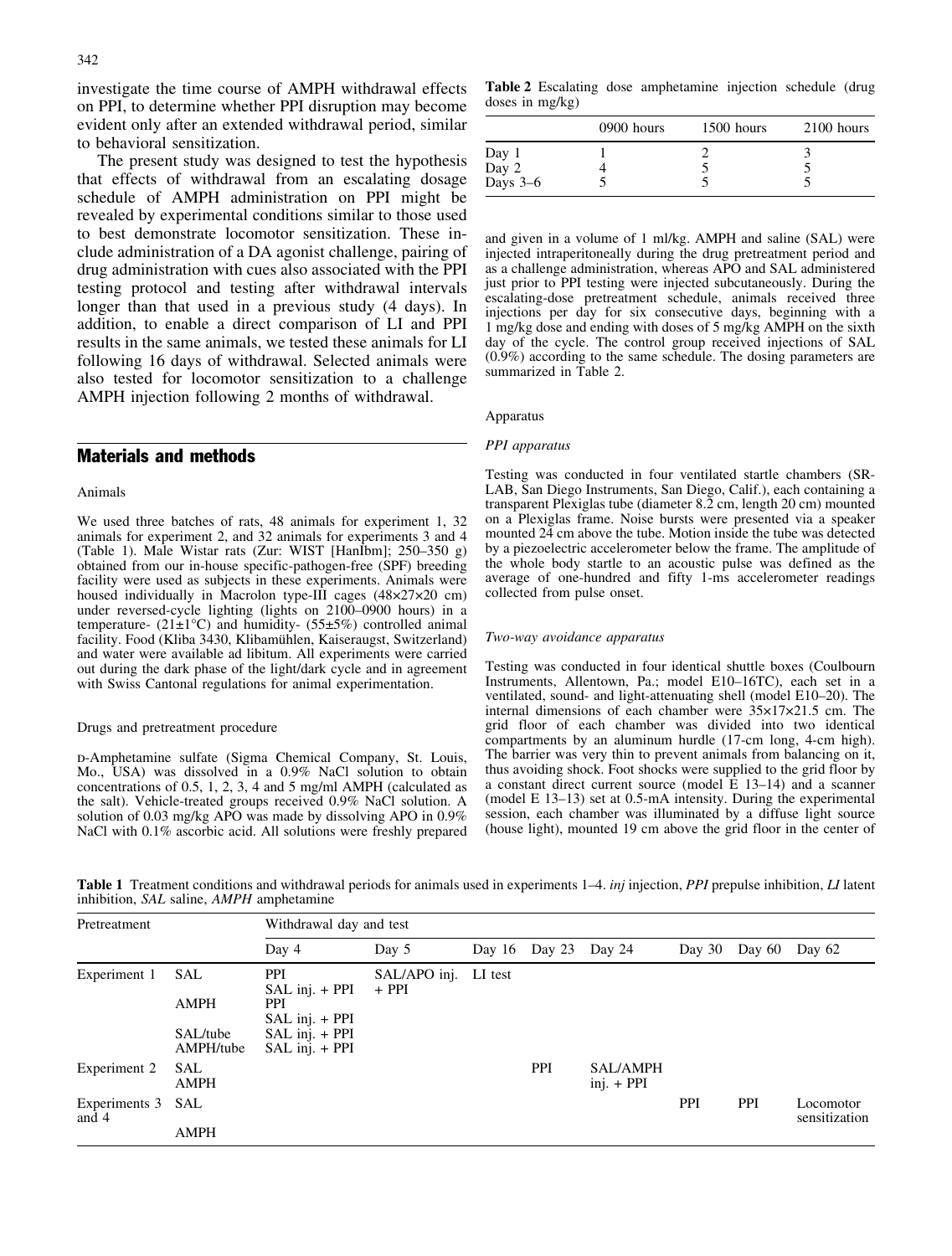the side walls. The conditioned stimulus (CS) was a tone of 85 dB produced by a speaker (model E 12–02) placed behind the shuttle box on the floor of the shell.

#### Apparatus for detection of locomotor activity

Sixteen stations were used. Each station was a  $25$ -cm wide  $\times$  40-cm long  $\times$  40-cm high compartment contained within an individual sound-attenuating wooden cabinet. One end wall of the compartment, the device wall, consisted of wooden panels, whereas the remaining walls were clear plastic. The device wall contained a water bottle spout and an opening that provided access to powdered chow in a feeding bin. A large drop-down door in the front wall of the compartment allowed easy access to the animal. The floor of each compartment was a black removable pan holding a thin layer of dark, absorbent, autoclaved earth. The ceiling was open. A 4-W lamp (Lampi, model number 5304), outside the compartment but within the cabinet, was used to produce a light/dark cycle. Each lamp was connected to an appliance timer (Migros type NL24MI). A fan mounted on the wall of a cabinet provided ventilation. A camera, centered approximately 49 cm above the compartment floor, was mounted in the ceiling of each cabinet. The field of vision of the camera included the entire area of the compartment in which an animal could move, and images from this camera were used to quantify activity. The stations were located in a wellventilated, temperature-, humidity- and sound-controlled room that was used only for this experiment. The room could be illuminated with red ceiling lights. The cameras from all the stations were connected to a 16-channel multiplexer (Sony model YS-DX216CE) located in an adjoining room, and the multiplexer was connected, in turn, to a Dell Computer (OptiPlex GXpro with a Pentium Pro Processor) running image analysis software. The software was a custom-written Visual Basic Program (P. Schmid, Laboratory of Behavioral Neuroscience ETH Zurich) that was based on a NIH Image Analysis script. The software "grabbed" an image from each station every second and compared this image pixel by pixel with an image obtained the second before. Each white Wistar rat was monitored against a darker background. The percentage of pixels that went from dark to light or from light to dark from one second to the next was quantified. This percentage provided a measure of the magnitude of an animal's displacement or "activity". Onesecond activity values ranged from 0% (no movement) to approximately 7.5%. The multiplexed images from the 16 stations could be taped simultaneously on a single videotape with a video recorder (Sony model SVT-1000P), and the 16 images could be viewed simultaneously on a single monitor.

#### Behavioral testing procedures

#### PPI procedure

A background noise level of 68 dB(A) was maintained throughout each test session. A test session started with 5 min of acclimatization, after which four startle pulses  $[30 \text{ ms}, 120 \text{ dB}(A)]$  were presented. These four initial startle pulses served to achieve a relatively stable level of startle reactivity for the remainder of the test session, as the most rapid habituation of the startle reflex occurs within the first few startle pulse presentations (Koch 1999). To measure PPI, six blocks of 11 trials were then presented. The 11 trials of each block included: two "pulse-alone" trials, one "prepulse followed by pulse" and one "prepulse-alone" trial for each of four prepulse intensities and one "no-stimulus" trial. The prepulses were broadband bursts of 20-ms duration and an intensity of either 72, 76, 80 or 84 dB(A). Between prepulse offset and pulse onset, there was a time interval of 80 ms. The different trial types were presented pseudo-randomly with an inter-trial interval of 10– 20 s (average 15 s). Each complete test session lasted about 23 min. The percentage PPI (%PPI) induced by each prepulse intensity was calculated as: [100-(100xstartle amplitude on "prepulse followed by pulse" trial)/(startle amplitude on "pulse-alone" trial)].

#### Active avoidance procedure

The LI procedure in the two-way active avoidance paradigm was carried out over 3 days. Animals received two consecutive daily sessions of preexposure to both the tone and the apparatus or only to the apparatus, and a conditioning session on the third day.

Days 1–2: preexposure to the apparatus or apparatus/tone CS. The preexposure sessions took place on day 14 and day 15 of withdrawal. Each non-preexposed (NPE) animal was placed in the shuttle box with the house light on for a period of 50 min. Each preexposed (PE) rat received 50 presentations of the tone (mean variable inter-stimulus interval =50 s [range 10–90 s], duration 10 s). A general evaluation of each animal's activity level was supplied by recording the total number of crossings during the preexposure sessions.

Day 3: conditioning to the CS. On day 16 of withdrawal, all animals were tested for conditioned active avoidance. Each animal was placed into the shuttle box and received 100 avoidance trials on a variable interval schedule of 50 s, ranging from 10 s to 90 s. Each avoidance trial began with a 10-s tone followed by a 2-s, 0.5 mA shock, the tone remaining on with the shock. If the rat crossed the barrier to the opposite compartment during the tone, the stimulus was terminated and no shock was delivered (avoidance response). A crossing response during the shock terminated the tone and the shock (escape response). If the rat failed to cross during the entire tone-shock trial, the tone and the shock terminated after 12 s (unfinished trial). As an additional measure of activity, we analyzed the total number of inter-trial crossings.

#### Sensitization procedure

AMPH-induced locomotion was assessed in 16 test boxes and testing was carried out in three stages. In the first stage, each rat was placed in the apparatus (withdrawal day 61) and allowed to remain there undisturbed for 14 h. On withdrawal day 62, rats were removed from the apparatus and injected with 0.9% saline and again placed into the apparatus for the second stage, consisting of 1 h free exploration. Rats were then injected with 0.5 mg/kg AMPH and returned to the apparatus for 6 h free exploration. Activity levels were monitored for the entire duration of each of the three stages.

Experiment 1: effects of drug-conditioned cues and AMPH withdrawal on PPI and LI

1.1. Forty-eight Wistar rats were separated into six experimental groups  $(n=8$  per group) in this experiment (Table 1). During the drug pretreatment period, eight SAL and eight AMPHtreated animals (SAL/tube and AMPH/tube groups) were placed directly following each injection into transparent plexiglas tubes (diameter 10.5 cm, length 28 cm) which were similar to PPI restraint tubes, but larger in size. The tubes were placed within normal home cages that did not contain sawdust. Following each 20-min exposure to the tube, animals were returned to their home cages. The remaining 32 animals were returned to their home cages immediately following each injection of SAL  $(n=16)$  or AMPH  $(n=16)$ . Preliminary results suggested that an injection of saline prior to testing reduced PPI; therefore, we compared the effects of AMPH withdrawal on PPI in animals which did (SAL/SAL and AMPH/SAL groups) and did not (SAL and AMPH groups) receive a saline injection prior to test. On day 4 of withdrawal from AMPH, all animals were tested for PPI in four squads randomized for drug pretreatment and the different cue conditions. The SAL/ SAL and the AMPH/SAL as well as the SAL/tube and the AMPH/tube animals received a SAL injection (i.p.) 5 min before PPI testing was conducted.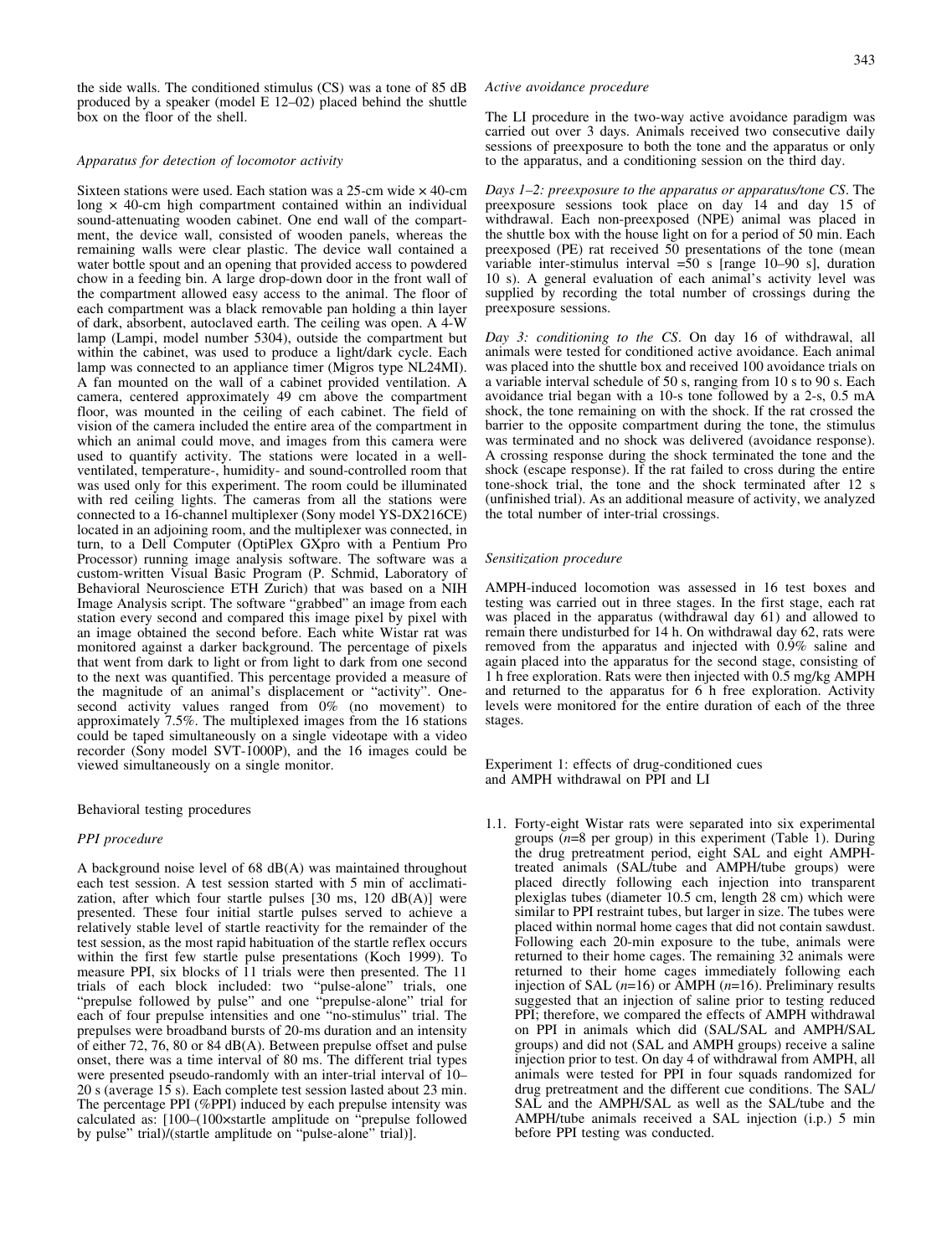- 1.2. All of the animals from experiment 1.1 were used for the APO challenge PPI test on day 5 of withdrawal. Half of the animals in each drug/cue condition received 0.03 mg/kg APO (s.c.) and the other half received a SAL injection (s.c.) 5 min prior to placement in the PPI apparatus  $(n=4$  per group).
- 1.3. All animals were subsequently tested for LI in a two-way active avoidance paradigm as described above. The two preexposure sessions took place on day 14 and day 15 of withdrawal, and the test session was conducted on day 16 of withdrawal. PE and NPE groups were counterbalanced for all previous treatments and testing conditions (n=12 per group).

Experiment 2: effects of AMPH withdrawal on the acoustic startle response and PPI at 23–24 days of withdrawal, with and without a 0.5-mg/kg AMPH challenge injection

- 2.1. Two groups of 16 animals each were pretreated with either AMPH or SAL. Following each injection, all animals were returned to their home cages. The effects of AMPH and SAL pretreatment on PPI and the acoustic startle response were assessed following 23 days of withdrawal. Animals did not receive any injection treatments on the test day.
- 2.2. On withdrawal day 24, half of the animals of each pretreatment group used in experiment 2.1 received an AMPH challenge injection of 0.5 mg/kg (i.p.) 5 min before beginning PPI/acoustic startle response testing (SAL/AMPH and AMPH/ AMPH groups,  $n=8$  per group). The remaining half of the animals received a SAL injection 5 min before the test (SAL/ SAL and AMPH/SAL groups,  $n=8$  per group).

Experiment 3: effects of 30 days and 60 days withdrawal from an escalating dosage schedule of AMPH on the acoustic startle response and PPI

Two additional groups of 16 animals each were pretreated with either AMPH or SAL. Following each injection, all animals were returned to their home cages. All rats were tested for the acoustic startle response and PPI, first on day 30 and then again on day 60 of withdrawal. Animals did not receive any injection treatments on the test days.

Experiment 4: AMPH sensitization of locomotor activity

At 61–62 days of withdrawal, 16 animals (8 SAL, 8 AMPH) from experiment 3 were tested for locomotor sensitization. Locomotor activity was measured during a baseline period of 14 h, over a 1-h period following a SAL injection, and over a 6-h period following a challenge injection of 0.5 mg/kg AMPH.

Data collection and analysis

For all experiments post-hoc comparisons were conducted using Fisher's protected least-significant difference test. Significant differences were accepted at  $P<0.05$ . All statistical analyses were performed with the StatView software program (Abacus Concepts, Inc., Berkeley, Calif., 1992).

#### Experiment 1

The startle amplitude of the PPI test on day 4 of withdrawal was analyzed using a 3×2×16 analysis of variance (ANOVA) design consisting of the factors of drug-related cue condition (none, SAL injection, tube and SAL injection) and drug pretreatment (SAL, AMPH) and a repeated-measurements factor of 16 pulse-alone presentations. Mean %PPI was analyzed using a 3×2×4 ANOVA design consisting of the same between-subjects factors and a

repeated-measurements factor of four prepulse intensities. The ANOVAs used for the PPI test on withdrawal day 5 included an additional between-subjects factor of APO (SAL, APO) treatment. For the two preexposure sessions in the active avoidance shuttle box, the total number of crossings was analyzed using a  $2\times2\times2$ ANOVA with two between-subjects factors of drug pretreatment (AMPH, SAL) and preexposure (NPE, PE), and with two preexposure days as a within-subjects factor. For the active avoidance conditioning session, the 100 avoidance trials were separated into ten blocks of ten trials each. Percentage avoidance responses were analyzed using a 2×2×10 ANOVA consisting of between-subjects main factors of drug pretreatment and preexposure and a repeatedmeasurements factor of ten-trial blocks. Total numbers of inter-trial crossings were analyzed as an index of activity level using the between-subjects main factors of drug pretreatment and preexposure

#### Experiment 2

Analysis of the acoustic startle response and PPI on withdrawal day 23 was similar to experiment 1 but with only one betweensubjects factor of drug treatment (SAL, AMPH). The analysis of acoustic startle and PPI on withdrawal day 24 also included a between-subjects factor of drug challenge (AMPH, SAL).

#### Experiment 3

Acoustic startle response and PPI on withdrawal day 30 and day 60 were analyzed similarly to in experiment 1 with a between-subjects factor of drug pretreatment (AMPH, SAL).

#### Experiment 4

Locomotor activity data were analyzed using three separate twoway ANOVAs for the no-drug baseline, saline and AMPH periods, each consisting of a between-subjects factor of drug pretreatment (SAL, AMPH) and a repeated-measurements factor of 28 blocks of 30 min (baseline period), 6 blocks of 10 min (SAL period) or 36 blocks of 10 min (AMPH period).

#### **Results**

Experiment 1: effects of drug-conditioned cues and AMPH withdrawal on PPI and LI

Experiment 1.1: effects of 4 days AMPH withdrawal and drug-conditioned cues on the acoustic startle response and PPI

A significant habituation of the startle response was seen over the 16 pulse-alone presentations in all groups (main effect of trials:  $F_{15,630} = 8.42$ , P<0.0001). However, there were no significant effects of either drug pretreatment or cue condition (Fig. 1A, B, C). The mean %PPI as a function of prepulse intensity in the six conditions is also shown in Fig. 1D, E, F. The ANOVA yielded a significant main effect of prepulse intensity  $(F_{3,126}=83.77)$ , P<0.0001), reflecting a gradual increase in PPI as a function of the intensity of the prepulse stimulus. However, there were no significant main effects or interactions involving the factors of drug pretreatment or cue condition on %PPI.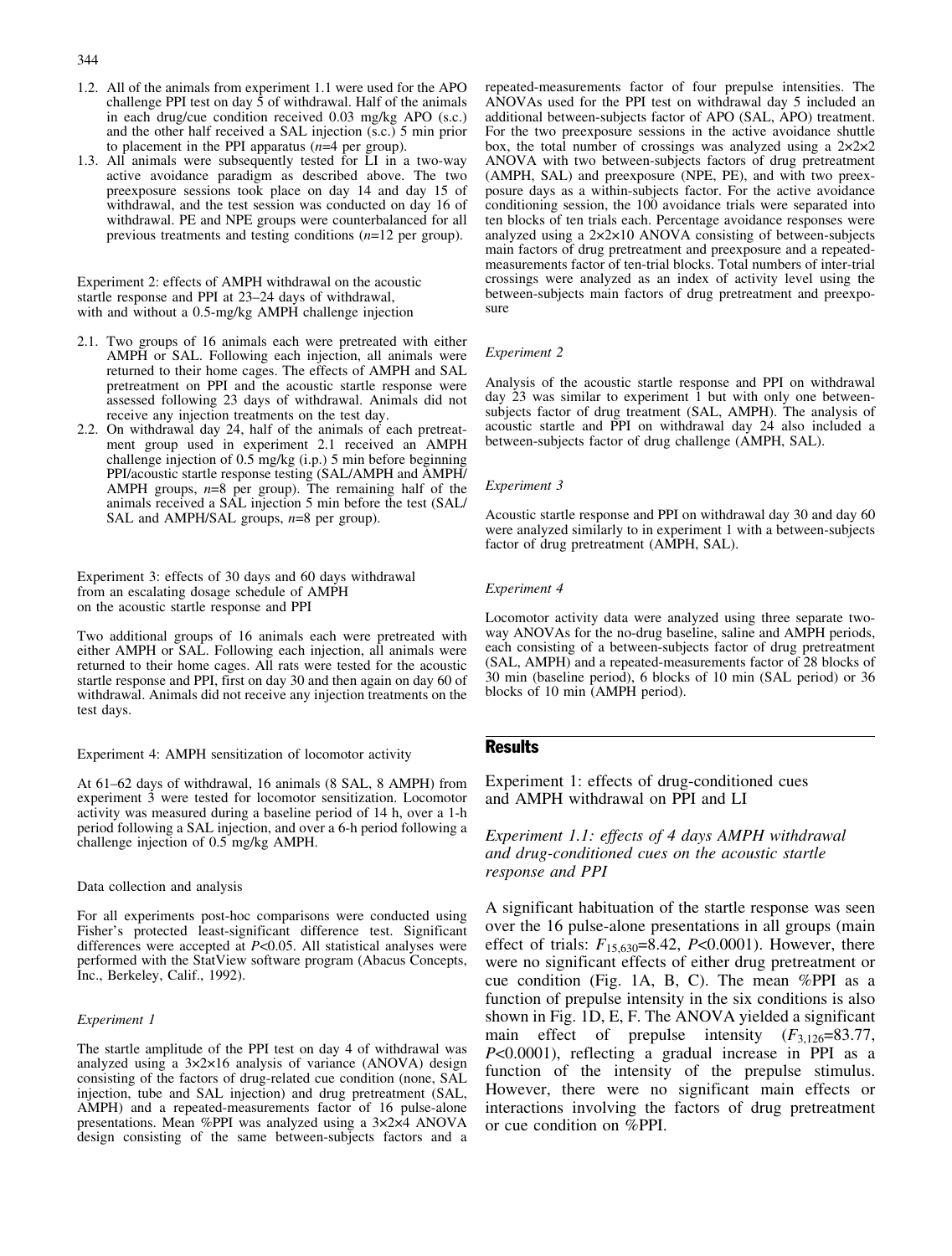Fig. 1. A–C Startle responses during 16 pulse-alone trials. D– F Percentage prepulse inhibition (%PPI) measured in rats previously treated with amphetamine (AMPH) or saline (SAL) and assigned to one of six experimental conditions. Animals represented in A, B, D and E were returned to the home cage after each injection during the pretreatment phase and received either no injection treatment on the test day  $(A, D)$ ; AMPH and SAL groups) or a saline injection before testing (B, E; AMPH/SAL and SAL/ SAL groups). Animals represented in  $\overline{C}$  and  $\overline{F}$  received AMPH and SAL injections during the pretreatment phase that were paired with placement into restraint tubes similar to those used during PPI/startle testing and also received a saline injection before testing (AMPH/tube and SAL/tube groups). %PPI was measured using a range of prepulse intensities  $(72, 76, 80 \text{ or } 84 \text{ dB})$ . Testing was conducted on day 4 of withdrawal. Values are means $\pm$ SEM. *n*=8 per group



Experiment 1.2: effects of 5 days AMPH withdrawal, drug-conditioned cues and a 0.03-mg/kg APO challenge injection on the acoustic startle response and PPI

In experiment 1.1, no differences in PPI or acoustic startle were seen between those groups that received an injection prior to testing (SAL/SAL and AMPH/SAL groups) and those that did not (SAL and AMPH groups). Because all animals were to receive a SAL or APO injection before the PPI test in experiment 1.2, we collapsed the injected and non-injected control groups of experiment 1.1 to form a new no-cue treatment category. We analyzed the data in a 2×2×2 ANOVA design, including the factors of drug pretreatment (SAL, AMPH), cue treatment (no treatment, tube) and challenge treatment (SAL, APO).

Independent of any drug pretreatment or cue treatment, the animals again showed habituation of the startle response over the 16 pulse-alone presentations  $(F_{15,600}=11.72, P<0.0001, Fig. 2A-D)$  but no other significant main effects or interactions. The mean %PPI for all experimental groups is summarized in Fig. 2E–H. PPI was clearly evident in all groups and characterized by an increased amount of inhibition as a function of the intensity of the prepulse stimulus (main effect of prepulse intensity:  $F_{3,120} = 39.10$ ,  $P < 0.0001$ ). The analysis also revealed a significant main effect of cue treatment

 $(F_{1,40}=4.54, P<0.05)$ , reflecting increased PPI in the tube animals relative to the no-cue animals. Administration of 0.03 mg/kg APO reduced PPI overall (main effect of APO treatment:  $F_{1,40}$ =22.82, P<0.0001). No other significant main effects or interactions were detected. Thus, APO was not more effective in reducing PPI in AMPHpretreated groups than in SAL-pretreated groups.

#### Experiment 1.3: effects of 16 days AMPH withdrawal on LI in the two-way active avoidance paradigm

PE and NPE groups were counterbalanced for all previous treatments. There were no significant main effects or interactions including the factors of cue condition or prior APO treatment on behaviors measured during either the preexposure or conditioning sessions; therefore, the data were analyzed in a  $2\times 2$  design including only the factors of drug pretreatment (SAL, AMPH) and preexposure (NPE, PE).

Preexposure sessions. A comparison of the total number of crossings during the two preexposure sessions revealed a near-significant tendency for greater activity on the first preexposure day relative to the second day  $(F_{1,44}=3.16,$ P=0.08;  $35.5\pm2.3$  for session 1 versus  $31.8\pm2.0$  for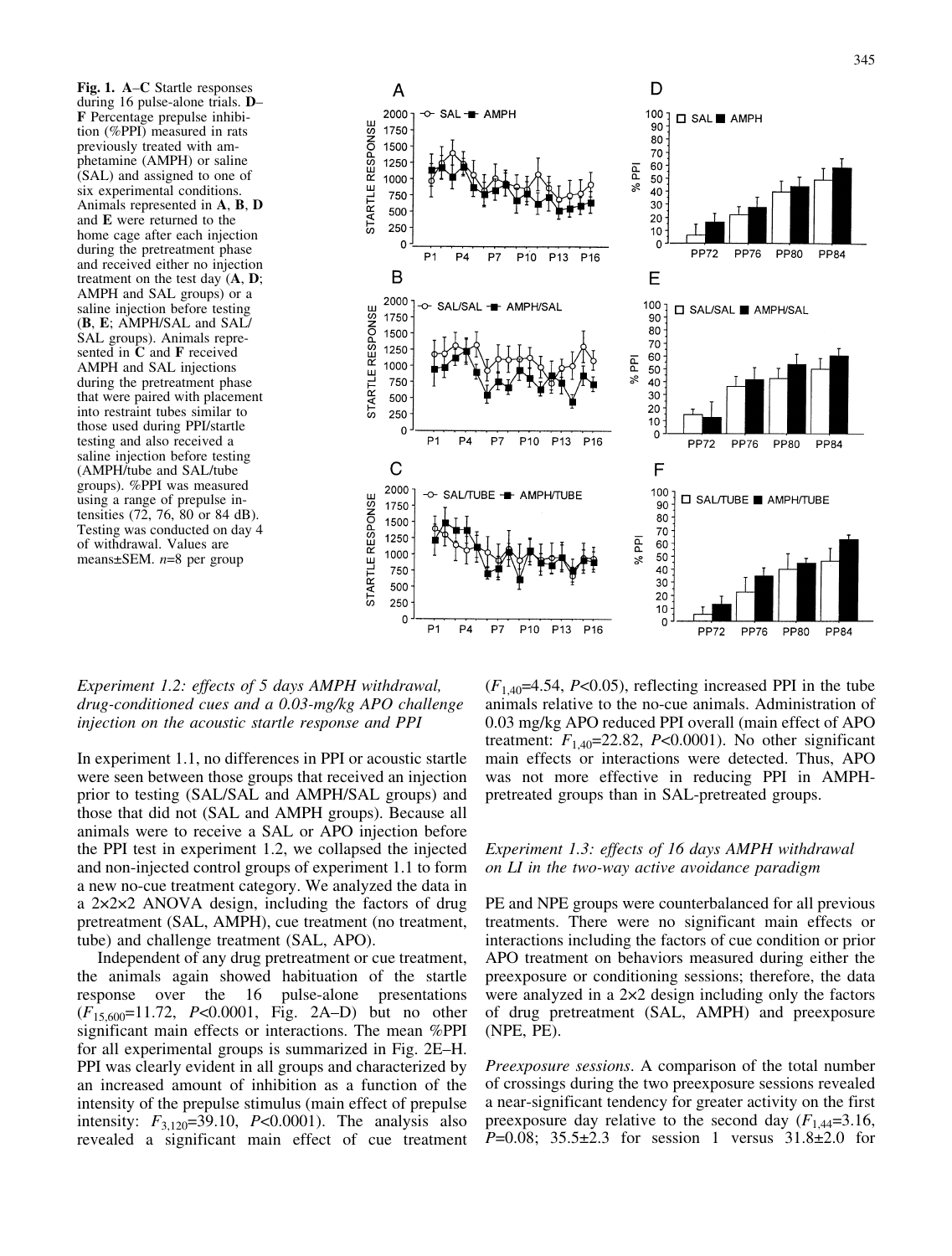Fig. 2. A–D Startle responses during 16 pulse-alone trials. E– H Percentage prepulse inhibition (%PPI) measured in rats previously treated with amphetamine (AMPH) or saline (SAL) and assigned to one of four experimental conditions. Animals represented in A, B, E and F were returned to the home cage after each injection during the pretreatment phase and received either an injection of SAL (A, E; SAL/SAL and AMPH/SAL groups; n=8 per group) or apomorphine (APO; B, F; SAL/APO and AMPH/ APO groups;  $n=8$  per group) before testing. Animals represented in C, D, G and H received AMPH and SAL injections during the pretreatment phase that were paired with placement into restraint tubes similar to those used during PPI/startle testing, and received either an injection of SAL (C, G; SAL/tube/SAL and AMPH/ tube/SAL groups;  $n=4$  per group) or  $\overrightarrow{APO}$  (D, H;  $\overrightarrow{SAL}$ tube/APO and AMPH/tube/ APO groups;  $n=4$  per group) before testing. %PPI was measured using a range of prepulse intensities (72, 76, 80, or 84 dB). Testing was conducted on day 5 of withdrawal. Values are means±SEM



session 2), suggesting habituation to the apparatus. There were no significant outcomes involving the factors of drug treatment or preexposure (data not shown).

Conditioning session. PE rats made generally fewer avoidance responses than NPE animals, as reflected by a significant main effect of preexposure  $(F<sub>1,44</sub>=7.86)$ , P<0.01). Our analysis also revealed a highly significant effect of blocks  $(F_{9,396} = 54.12, P < 0.0001)$  and a significant interaction of preexposure  $\times$  drug  $\times$  blocks  $(F_{9,396}=2.19, P<0.05)$ . As can be seen in Fig. 3, all groups acquired the avoidance response; however, LI (i.e., significantly reduced avoidance performance in PE relative to NPE rats) was only seen in the SAL groups (Fisher's post-hoc: SAL NPE versus SAL PE,  $P=0.017$ ; AMPH NPE versus AMPH PE, P=0.187). LI was

disrupted in the AMPH-pretreated rats primarily due to increased avoidance responses in the PE group. Finally, an analysis performed on the total number of inter-trial crossings made by animals during the test session revealed no significant main effects or interactions involving the factors of drug pretreatment or preexposure (data not shown).

Experiment 2: effects of AMPH withdrawal on the acoustic startle response and PPI at 23–24 days of withdrawal, with and without a 0.5-mg/kg AMPH challenge injection

Experiment 2.1: effects of 23 days AMPH withdrawal on the acoustic startle response and PPI. All groups showed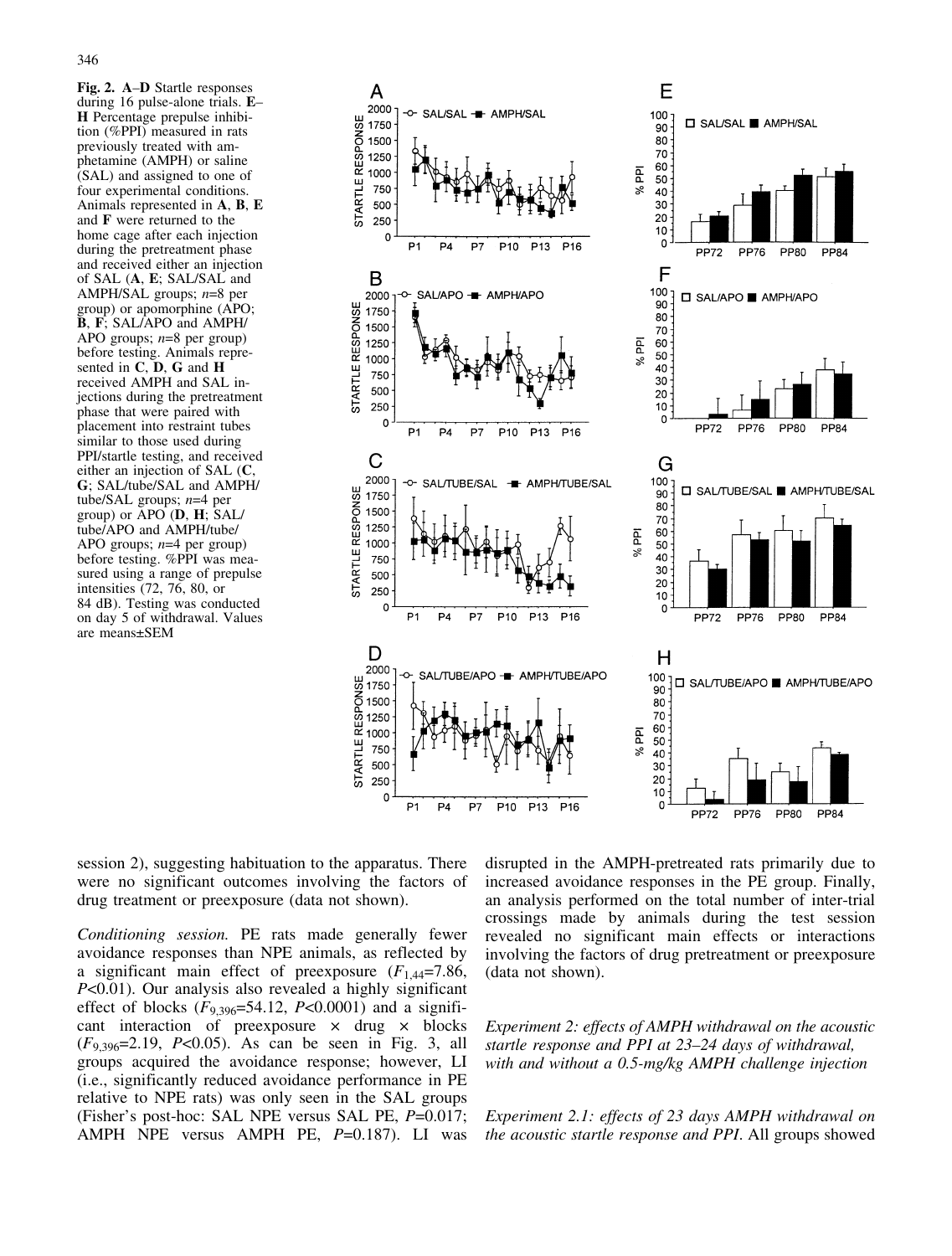

Fig. 3 Percentage of avoidance responses made during a 100-trial test of conditioned two-way active avoidance acquisition in rats previously treated with either amphetamine (AMPH) or saline (SAL) and preexposed to either the apparatus (NPE) or to the tone and the apparatus (PE). Rats were tested 16 days after their last injection. Values are means $\pm$ SEM. *n*=12 per group

habituation of the startle response over the 16 pulse-alone presentations (main effect of trials:  $F_{15,450} = 7.71$ , P<0.0001; Fig. 4A). AMPH-pretreated animals exhibited a reduced acoustic startle response compared with the SAL control animals, as reflected by a significant main effect of drug treatment  $(F_{1,30} = 6.49, P < 0.05)$ . ANOVA of the PPI results yielded a significant main effect of prepulse intensity  $(F_{3,90} = 63.43, P < 0.0001;$  Fig. 4D), reflecting a gradual increase in PPI as a function of intensity of the prepulse stimulus. However, there were no significant main effects or interactions including the factor of drug pretreatment on PPI.

Experiment 2.2: effects of 24 days AMPH withdrawal and a 0.5-mg/kg AMPH challenge injection on the acoustic startle response and PPI. A highly significant main effect of 16 trials  $(F_{15,420}=8.55, P<0.0001)$  reflected a habituation of the startle response over the 16 pulse-alone presentations (Fig. 4B, C). There were no significant main effects or interactions including the factors of drug treatment or challenge treatment. PPI again increased

Fig. 4 A–C Startle responses during 16 pulse-alone trials. D– F Percentage prepulse inhibition (%PPI) in rats previously treated with amphetamine (AMPH) or saline (SAL). Animals were tested on withdrawal day 23 (A, D;  $n=16$  per group) and then again on day 24 after a challenge injection of either SAL  $(\mathbf{B}, \mathbf{E}; n=8 \text{ per group})$  or 0.5 mg/kg AMPH  $(D, F; n=8)$ per group). %PPI was measured using a range of prepulse intensities  $(72, 76, 80 \text{ or } 84 \text{ dB})$ . Values are means±SEM

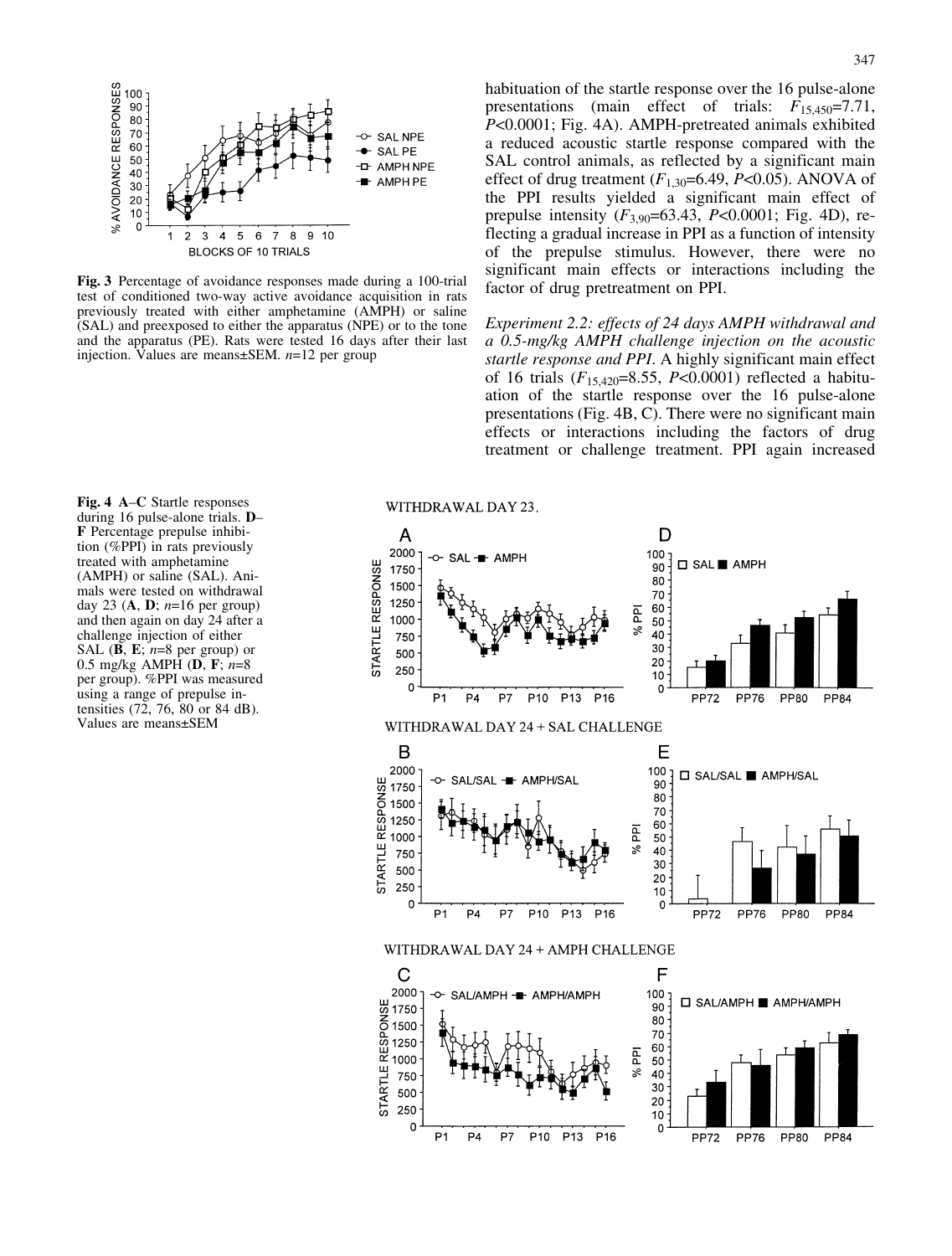Fig. 5 A, B Startle responses during 16 pulse-alone trials. C, D Percentage prepulse inhibition (%PPI) in rats previously treated with amphetamine (AMPH) or saline (SAL). Animals were tested 30 days (A, C) and 60 days (B, D) after their last injection. %PPI was measured using a range of prepulse intensities (72, 76, 80 or 84 dB). Values are means $\pm$ SEM.  $n=16$ per group

#### WITHDRAWAL DAY 30



gradually as a function of prepulse intensity (main effect of prepulse intensity:  $F_{3,84}=32.16$ , P<0.0001). No significant main effects or interactions were detected for the factors of drug pretreatment or challenge treatment on PPI (Fig. 4E, F).

#### Experiment 3: effects of 30 days and 60 days AMPH withdrawal on the acoustic startle response and PPI

Withdrawal day 30. Habituation to the acoustic startle response over the 16 pulse-alone presentations was seen in both AMPH- and SAL-treated animals (main effect of trials:  $F_{15,450} = 4.65$ ,  $P < 0.0001$ , Fig. 5A). The startle response was reduced following 30 days of AMPH withdrawal, as reflected by a main effect of drug pretreatment  $(F_{1,30} = 6.14, P < 0.05)$ . %PPI increased gradually as a function of prepulse intensity (main effect of prepulse intensity:  $F_{3,90}$ =49.51, P<0.0001). However, PPI did not differ between AMPH- and SAL-pretreated animals, as supported by an absence of significant main effects or interactions including the factor of drug pretreatment (Fig. 5C).

Withdrawal day 60. During the 16 pulse-alone presentations, the acoustic startle response again appeared to habituate over trials in both AMPH-pretreated and SAL control rats, as reflected by a significant main effect of trials  $(F_{15,450} = 4.49, P < 0.0001)$ . In contrast to our findings at 30 days of withdrawal, however, AMPH and SAL groups showed similar degrees of startle responding

(Fig. 5B). %PPI increased as a function of prepulse intensity, as supported by a significant main factor of prepulse intensity  $(F_{3,90} = 42.57, P < 0.0001)$ . Similar to our results at 30 days of withdrawal, PPI did not differ between AMPH and SAL groups, as supported by an absence of significant main effects or interactions including the factor of drug pretreatment (Fig. 5D).

#### Experiment 4: AMPH sensitization of locomotor activity

Sixteen of the animals from experiment 3 were tested on days 61–62 of AMPH withdrawal for baseline levels of locomotor activity and for locomotor responding to a challenge injection of 0.5 mg/kg AMPH. Baseline locomotor activity decreased over the 28 half-hour bins  $(F_{27,378}=40.30, P<0.0001)$  with no significant differences between SAL- and AMPH-pretreated rats (not all data are shown). This outcome reflected habituation to the apparatus. As can be seen in Fig. 6, the last hour of the habituation period was analyzed in blocks of 10 min, and no significant effect of drug pretreatment was detected. Animals showed an elevation of activity followed by a rapid decrease in response to saline administration (main effect of blocks:  $F_{5,70} = 31.83$ ,  $P < 0.0001$ ; Fig. 6), with no differences detected between SAL- and AMPH-pretreated rats. Both AMPH and SAL groups showed an augmentation of locomotor activity in response to a 0.5-mg/kg AMPH challenge administration (Fig. 6). However, AMPH-pretreated animals exhibited significantly enhanced locomotor activity during the first 40 min in comparison with the SAL control group. This outcome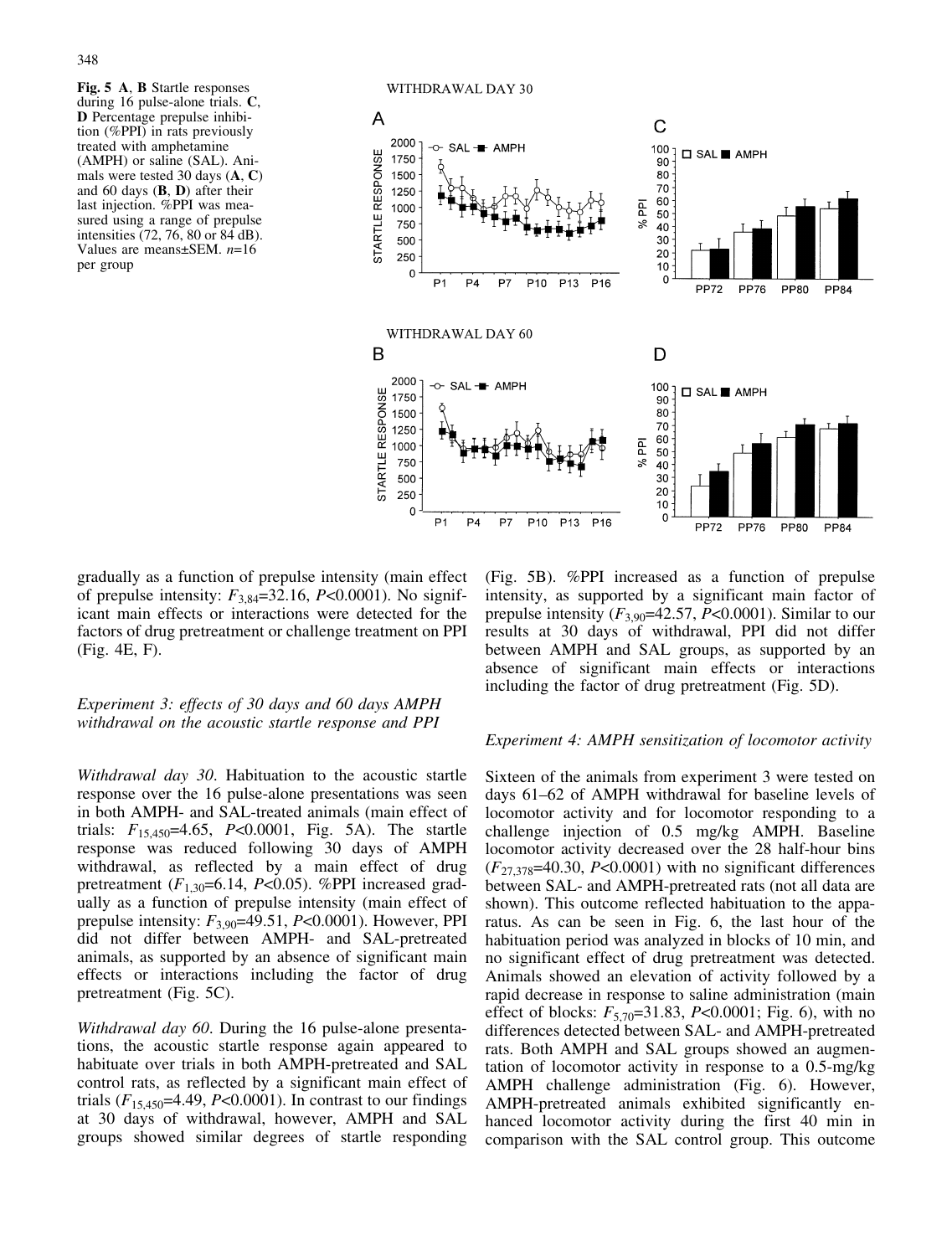

Fig. 6 Locomotor activity measured during an initial 16-h habituation period (only the last hour shown), a 1-h period following an injection of saline vehicle and a 6-h period following a challenge injection of 0.5 mg/kg amphetamine. Testing was conducted 61– 62 days after the last injection in animals that had been pretreated with either amphetamine (AMPH) or saline (SAL). Values are means $\pm$ SEM. *n*=8 per group

was supported by a significant interaction of drug pretreatment  $\times$  10-min bins during this period  $(F_{35,490}=1.86, P<0.01).$ 

#### **Discussion**

The present study was designed to test the effects of AMPH withdrawal on PPI using experimental conditions known to be optimal for demonstrating behavioral sensitization. Therefore, we measured PPI and the acoustic startle response (1) after 4 days of withdrawal in the presence and absence of a drug-conditioned context, (2) following low-dose challenge injections of the DA agonists APO and AMPH, and (3) at longer withdrawal intervals. We found no effect of AMPH withdrawal on PPI irrespective of these experimental conditions. However, the acoustic startle response of AMPH-treated rats was reduced on day 23 and day 30, but not on day 4 and day 60 of withdrawal. Finally, consistent with our previous findings (Murphy et al. 2001b; Russig et al. 2002), AMPH-pretreated rats showed deficits in LI following 16 days of withdrawal and pronounced sensitization of locomotor activity to an AMPH challenge injection after 2 months of withdrawal.

Given that disrupted LI is an animal model of the positive symptoms of schizophrenia, the LI reduction found after a period of AMPH administration in this study is consistent with the hypothesis that endogenous sensitization of DA contributes to the expression of positive schizophrenic symptoms. Importantly, the disruption of LI in AMPH-withdrawn animals was almost entirely due to the increased avoidance responses of the AMPH PE relative to the SAL PE animals. We previously showed that LI was disrupted following 4 days and 13 days of withdrawal, and reduced but apparently beginning to normalize after 28 days of withdrawal from the AMPH

schedule used in this study (Murphy et al. 2001b). Moreover, the LI disruption induced by AMPH withdrawal was restored by acute treatment with either haloperidol or clozapine prior to avoidance conditioning (Russig et al. 2002). In the present study, we have shown that LI is significantly reduced after 16 days of withdrawal as well, representing a modest extension of the time course during which this effect is observed. Given the reduced LI previously reported in schizophrenic patients (Baruch et al. 1988; Gray et al. 1992, 1995), the ability of repeated psychostimulant administration to produce symptoms of psychosis (Davis and Schlemmer 1980; Angrist 1994), and the antipsychotic efficacy of haloperidol and clozapine, we can speculate that AMPH withdrawal-mediated disruptions of LI may reflect cognitive processes that are linked to positive psychotic symptoms.

We originally hypothesized that PPI might be similarly eliminated during AMPH withdrawal. PPI disruption immediately following a single AMPH administration has been demonstrated in a number of studies (Mansbach et al. 1988; Bakshi et al. 1995; Sills 1999; Geyer et al. 2001); however, previous investigations have failed to show sensitization to the disruptive effects of repeated AMPH on PPI, whether testing was conducted with or without a challenge AMPH injection (Mansbach et al. 1988; Druhan et al.1998). In other studies, repeated cocaine treatment similarly had no effect on PPI during withdrawal and in fact prevented PPI disruption following a challenge administration of the drug (Martinez et al. 1999; Byrnes et al. 2000; Adams et al. 2001). In contrast, PPI was reduced by repeated DA agonist treatment when the injections were paired with PPI testing (Zhang et al. 1998; Martin-Iverson 1999), suggesting that PPI reductions following repeated psychostimulant administration might be revealed only in the presence of a drugassociated context. Schulz and co-workers (2001) similarly demonstrated that repeated dizocilpine (MK-801) produced a sensitized disruption of PPI only when repeatedly administered in the context of startle response testing, and Gordon and Rosen (1999) showed that the acoustic startle response is enhanced during cocaine withdrawal only if cocaine injections had been paired with prior exposure to the startle test environment. In the present study, however, PPI was not disrupted during AMPH withdrawal, either in animals presented with a SAL injection cue prior to testing or in animals in which a restraint tube context had been paired with AMPH injections during pretreatment. The acoustic startle response during the 16 pulse-alone trials was likewise not affected by the SAL injection or restraint tube-AMPH pairings. Our study differed from previous ones reporting PPI reductions after repeated DA agonist treatment (Zhang et al. 1998; Martin-Iverson 1999) in that we exposed the rats during the pretreatment phase only to an environment that was similar to the PPI tubes, whereas the prior investigations paired DA agonist administrations with both the context of PPI testing and exposure to prepulses and startling stimuli. Our negative results in this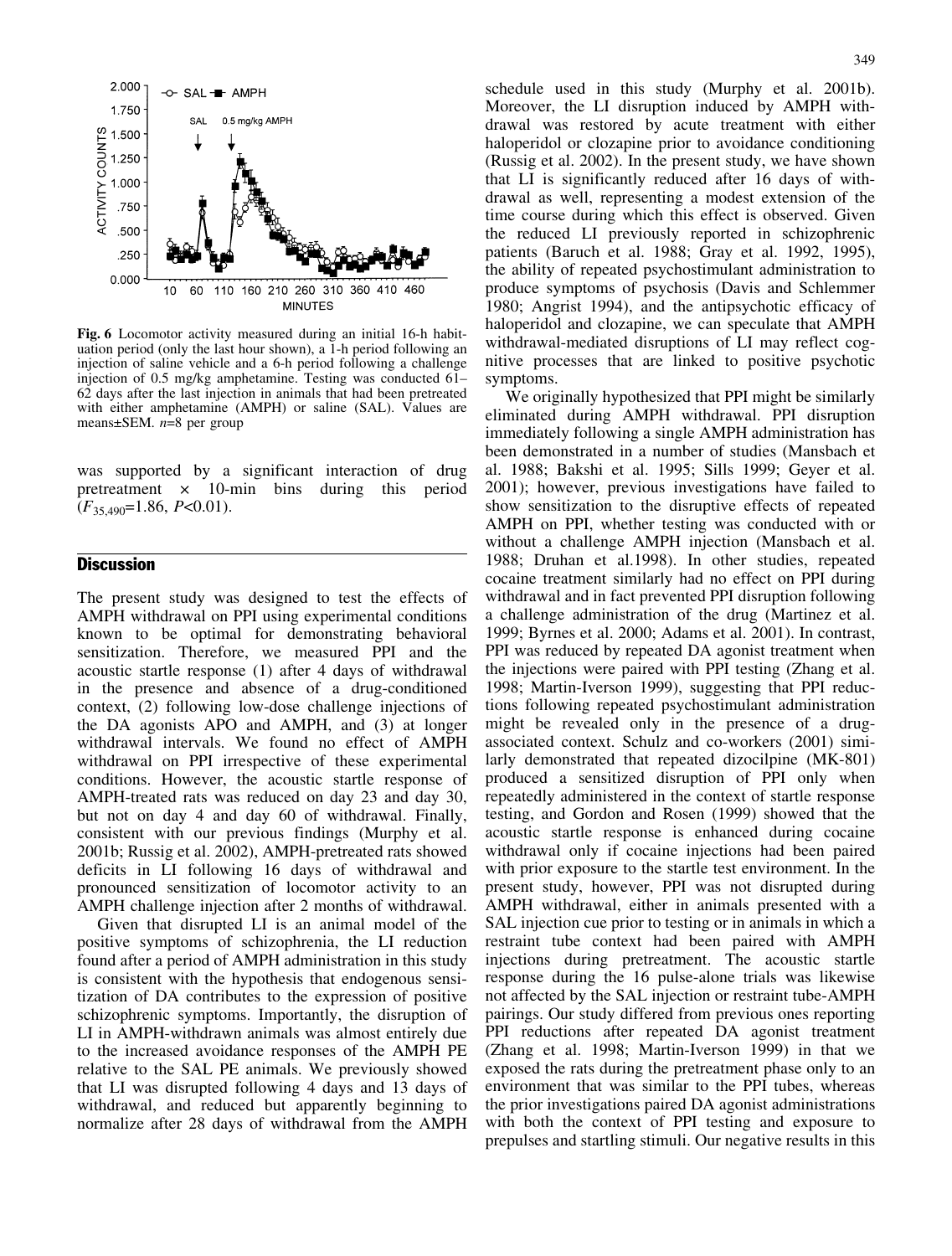regard suggest that the reported influence of drug-paired startle testing in sensitizing PPI reductions is not strictly a contextual association phenomenon. Rather, these effects may result from processes more akin to fear-potentiated startle (Davis 1986), whereby perhaps associations with the sympathomimetic and/or anxiogenic properties of DA agonists lead to either a potentiated or less-disruptible startle response (i.e., reduced PPI).

Swerdlow and colleagues (1995) previously demonstrated that PPI was reduced following an APO injection in hippocampal lesioned rats which otherwise show no PPI deficit. We similarly anticipated that administration of low-dose APO and AMPH challenges prior to PPI testing might uncover evidence of dysfunctional sensorimotor gating. Indeed, in the present study, a single low dose of 0.03 mg/kg APO disrupted PPI as has been shown previously (Pouzet et al. 1999, Weiss et al. 1999, Geyer et al. 2001). However, the effects of APO were similar in SAL- and AMPH-pretreated rats, regardless of whether or not animals had received injections paired with a PPI tube context during the pretreatment phase. In addition, administration of a 0.5-mg/kg AMPH challenge, a dose which is not normally sufficient to reduce PPI (Kinney et al. 1999; Feldon, unpublished observations), also did not reveal a PPI disruption in AMPH-treated animals following 24 days of withdrawal. As discussed above, these results are consistent with those of previous investigations in which startle testing was not paired with repeated DA agonist administration (Mansbach et al. 1988; Druhan et al. 1998). It is interesting to note that tube-PE animals showed enhanced PPI during the APO challenge test compared with the no-cue animals. This result indicates that the tube-pretreatment was not totally ineffective in influencing PPI; however, the enhancement effect of the tube condition was not seen on day 4 (first PPI test) and was not influenced by either drug pretreatment or administration of an APO challenge injection. The reason for this PPI enhancement effect is unclear at this time; however, it is conceivable that after the initial PPI test, tube animals' increased familiarity with the PPI test environment resulted in more selective attention to the prepulse stimuli rather than to the context of the restraint tube, thus increasing animals' sensorimotor gating abilities.

We also found that extending the time course of PPI testing out to withdrawal day 60 did not reveal any disruption due to AMPH withdrawal. However, the acoustic startle response was significantly reduced on withdrawal day 23 and day 30 in AMPH-pretreated animals. In contrast, the acoustic startle response on day 4 was not significantly reduced in AMPH-pretreated animals, consistent with previous findings (Murphy et al. 2001b), and after 2 months the effect was again absent, indicating that the startle reduction effect occurs within a restricted time window. Withdrawal from another psychostimulant drug, cocaine, also induces a reduction of the acoustic startle response in rats (Gordon and Rosen 1999; Adams et al. 2001) and chronic cocaine users

similarly exhibit marked impairments in the acoustic startle response (Efferen et al. 2000).

Since it is known that fear and anxiety increase the startle reflex (Davis 1986) and a pleasant context conversely attenuates startle amplitude (Lang et al. 1990; Koch 1999), it has been suggested that the startle response measurement could be a useful index of an animal's emotional state (Marsh et al. 1973; Koch and Schnitzler 1997). It seems unlikely that a positive hedonic state develops that could be responsible for the reduction in startle during AMPH withdrawal, given numerous reports of negative affect during psychostimulant withdrawal (Lin et al. 1999; Koob and Le Moal 2001). In fact, we recently showed that animals receiving the schedule of AMPH administration used in the present study showed an enhanced conditioned fear response on day 4 of withdrawal (Pezze et al.2002). The time course of this increase in conditioned fear is likely to be a short-lived effect, given that the symptoms of anxiety seen in both psychostimulant-withdrawn rats and newly-abstinent human addicts are typically transient (Gawin 1991; Basso et al. 1999). Therefore, if a transiently increased state of anxiety independently potentiated the acoustic startle response during the first week of withdrawal, it may have effectively masked any reduction in startle present at that time. It is possible then that the true time course of startle reduction during AMPH withdrawal includes the entire first month of withdrawal. The return of a normal startle response on withdrawal day 60 suggests that normalization of and/or compensation for the etiology of reduced startle has taken place at this time. Given the fact that the magnitude of the startle response in the absence of a CS or a prepulse is sometimes viewed as a non-specific behavioral parameter and that reduced startle during AMPH withdrawal was only observed in two of four time points in this study, and was not clearly seen on day 24 even in the same animals that showed the reduction on day 23, it is difficult to gauge the true significance of this effect at this time. Future studies will be needed to determine the robustness of the startle reduction during AMPH withdrawal as well as its biological underpinnings.

We predictably found evidence of locomotor sensitization to a 0.5-mg/kg AMPH challenge following 2 months of AMPH withdrawal; in a previous study, we similarly demonstrated locomotor sensitization to a 1.0 mg/kg AMPH challenge after 30 days of withdrawal from the same AMPH injection schedule (Russig et al. 2001). Increased DA release in the nucleus accumbens after an AMPH challenge has been repeatedly found in sensitized rats (Robinson and Becker 1986; but see Segal and Kuczenski 1992) and numerous studies have shown that both LI and PPI are disrupted by DA agonists (Swerdlow et al. 1992; Weiner and Feldon 1997; Geyer et al. 2001). However, basal levels of nucleus accumbens DA are reportedly reduced or unchanged during AMPH withdrawal (Rossetti et al. 1992; Segal and Kuczenski 1992; Crippens et al. 1993). Our laboratory has in fact shown that rats withdrawn from the AMPH schedule used in the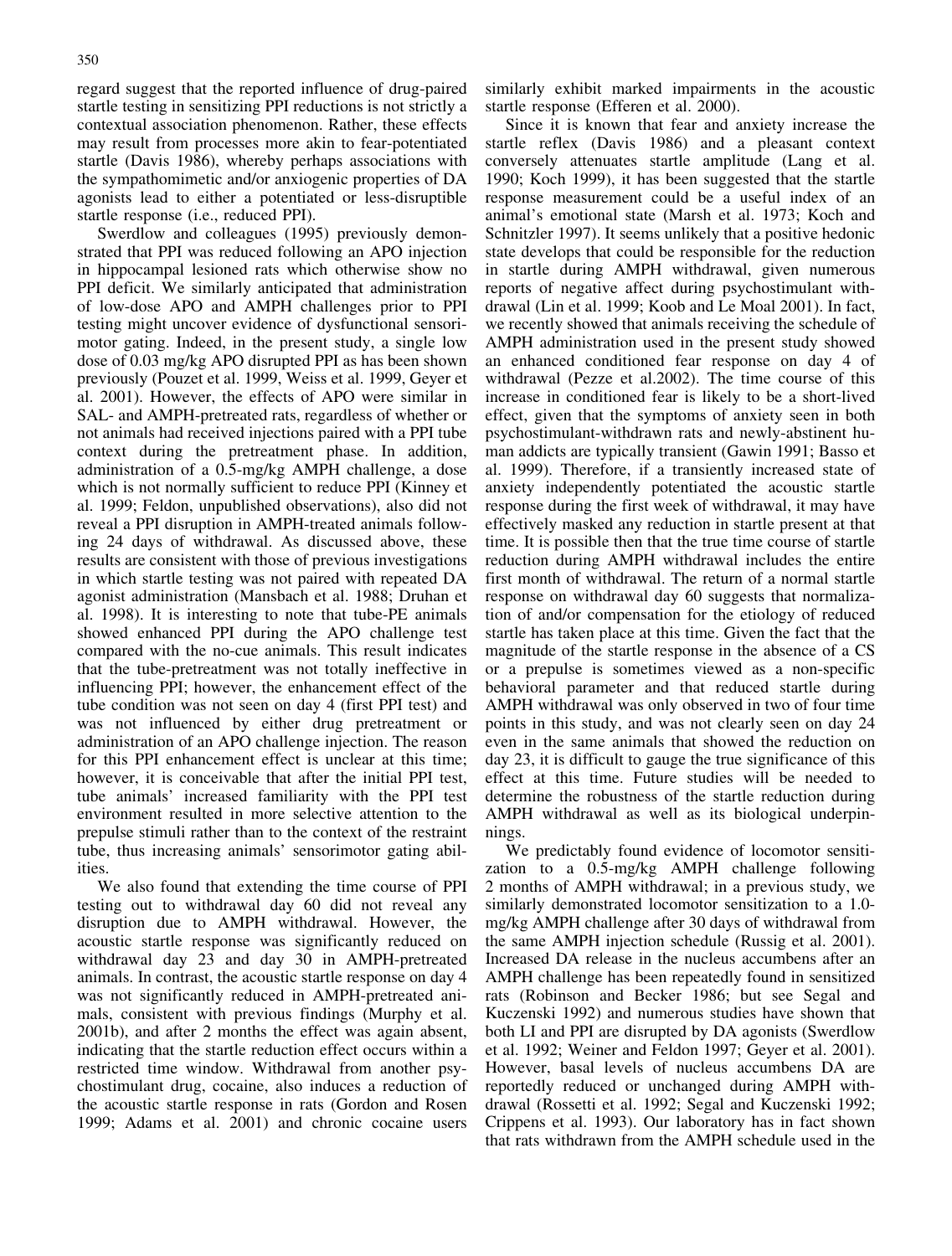present study showed no differences in basal DA levels, but decreased DA efflux in the shell, and increased DA efflux in the core of the nucleus accumbens during the expression of a conditioned fear response (Pezze et al. 2002). If an enhanced nucleus accumbens core DA response contributes in some manner to the disruption of LI in AMPH-withdrawn rats, then apparently it is not enough of a stimulus to elicit disrupted PPI in these animals as well. However, reduced nucleus accumbens shell DA responsiveness may contribute to startle reduction during AMPH withdrawal. In support of this idea, blockade of DA receptors by acute administration of risperidone or clozapine has been shown to decrease startle amplitude (Johansson et al. 1995; Depoortere et al. 1997). Of course, other neurotransmitter systems may also be involved in modulating the startle response during AMPH withdrawal. In particular, there is strong evidence for glutamatergic, noradrenergic and corticotropin-releasing factor regulation of the acoustic startle response (Davis 1986; Koch 1999).

#### **Conclusions**

To summarize, we report here that withdrawal from an escalating dosage schedule of AMPH disrupted LI but left PPI intact. Manipulations of the PPI testing environment that were intended to simulate the experimental conditions considered optimal for demonstrating behavioral sensitization (contextual associations, presence of a DA agonist challenge, later withdrawal time points for testing) likewise did not reveal any increased sensitivity of AMPH-withdrawn animals to PPI disruption. Such a dissociation between LI and PPI has been shown previously following other behavioral and pharmacological treatments (Wilkinson et al. 1994; Feldon et al. 2000; Murphy et al. 2001a). The existence of this dissociation may be due at least in part to the suggested involvement of different brain regions in the mediation of LI and PPI. LI has been linked primarily to activity within the nucleus accumbens and hippocampus, whereas the regulation of PPI is believed to occur in brain nuclei that extend from the prefrontal cortex to the pontine tegmentum (Weiner and Feldon 1997; Koch and Schnitzler 1997). Nevertheless, the attenuation of the startle response, which we report here during AMPH withdrawal, is similar to cocaine withdrawal effects on startle that have been reported previously in both humans and in rodents (Gordon and Rosen 1999; Efferen et al. 2000; Adams et al. 2001). Further investigations will be needed to clarify the neuronal mechanisms underlying this effect as well as the functional significance of this reduction in startle to an animal's emotional state.

Acknowledgements This study was supported by the Swiss Federal Institute of Technology (ETH-Zurich, Switzerland). We would like to thank the staff of the animal facility for their care and maintenance of the animals used in this study, Mr. Peter Schmid for his valuable technical assistance, and Mrs. Jane Fotheringham for her editorial help.

#### References

- Adams JU, Efferen TR, Duncan EJ, Rotrosen J (2001) Prepulse inhibition of the acoustic startle response in cocaine-withdrawn rats. Pharmacol Biochem Behav 68:753–759
- Angrist B (1994) Amphetamine psychosis: clinical variations of the syndrome. In: Cho AK, Segal DS (eds) Amphetamine and its analogs. Academic Press, San Diego, pp 387–414
- Badiani A, Browman KE, Robinson TE (1995) Influence of novel versus home environments on sensitization to the psychomotor stimulant effects of cocaine and amphetamine. Brain Res 674:291–298
- Bakshi VP, MA, Taaid NN, Swerdlow NR (1995) A comparison of the effects of amphetamine, strychnine and caffeine on prepulse inhibition and latent inhibition. Behav Pharmacol 6:801–809
- Baruch I, Hemsley DR, Gray JA (1988) Differential performance of acute and chronic schizophrenics in a latent inhibition task. J Nerv Ment Dis 176:598–606
- Basso AM, Spina M, Rivier J, Vale W, Koob GF (1999) Corticotropin-releasing factor antagonist attenuates the "anxiogenic-like" effect in the defensive burying paradigm but not in the elevated plus-maze following chronic cocaine in rats. Psychopharmacology 145:21–30
- Braff DL, Geyer MA (1990) Sensorimotor gating and schizophrenia. Human and animal model studies. Arch Gen Psychiatry 47:181–188
- Braff DL, Stone C, Callaway E, Geyer MA, Glick I, Bali L (1978) Prestimulus effects on human startle reflex in normals and schizophrenics. Psychophysiology 15:339–343
- Braff DL, Grillon C, Geyer MA (1992) Gating and habituation of the startle reflex in schizophrenic patients. Arch Gen Psychiatry 49:206–215
- Braff DL, Geyer MA, Swerdlow NR (2001) Human studies of prepulse inhibition of startle: normal subjects, patient groups, and pharmacological studies. Psychopharmacology 156:234– 258
- Byrnes JJ, Hammer RP (2000) The disruptive effect of cocaine on prepulse inhibition is prevented by repeated administration in rats. Neuropsychopharmacology 22:551–554
- Caine SB, Geyer MA, Swerdlow NR (1995) Effects of D3/D2 dopamine receptor agonists and antagonists on prepulse inhibition of acoustic startle in the rat. Neuropsychopharmacology 12:139–145
- Crippens D, Camp DM, Robinson TE (1993) Basal extracellular dopamine in the nucleus accumbens during amphetamine withdrawal: a "no net flux" microdialysis study. Neurosci Lett 164:145–148
- Davis JM, Schlemmer Jr FP (1980) The amphetamine psychosis. In: Caldwell J (ed) Amphetamines and related stimulants: chemical, biological, clinical and social aspects. CRC Press, Boca Raton, pp 161–173
- Davis M (1986) Pharmacological and anatomical analysis of fear conditioning using the fear-potentiated startle paradigm. Behav Neurosci 100:814–824
- Depoortere R, Perrault G, Sanger DJ (1997) Potentiation of prepulse inhibition of the startle reflex in rats: pharmacological evaluation of the procedure as a model for detecting antipsychotic activity. Psychopharmacology 132:366–374
- Drew KL, Glick SD (1988) Environment-dependent sensitization to amphetamine-induced circling behavior. Pharmacol Biochem Behav 31:705–708
- Druhan JP, Geyer MA, Valentino RJ (1998) Lack of sensitization to the effects of d-amphetamine and apomorphine on sensorimotor gating in rats. Psychopharmacology 135:296–304
- Efferen TR, Duncan EJ, Szilagyi S, Chakravorty S, Adams JU, Gonzenbach S, Angrist B, Butler PD, Rotrosen J (2000) Diminished acoustic startle in chronic cocaine users. Neuropsychopharmacology 22:89–96
- Ellinwood EH (1967) Amphetamine psychosis: I. Description of the individuals and process. J Nerv Ment Dis 144:273–283
- Feldon J, Lehmann J, Pryce C, Weiss I (2000) Rat latent inhibition and prepulse inhibition are sensitive to different manipulations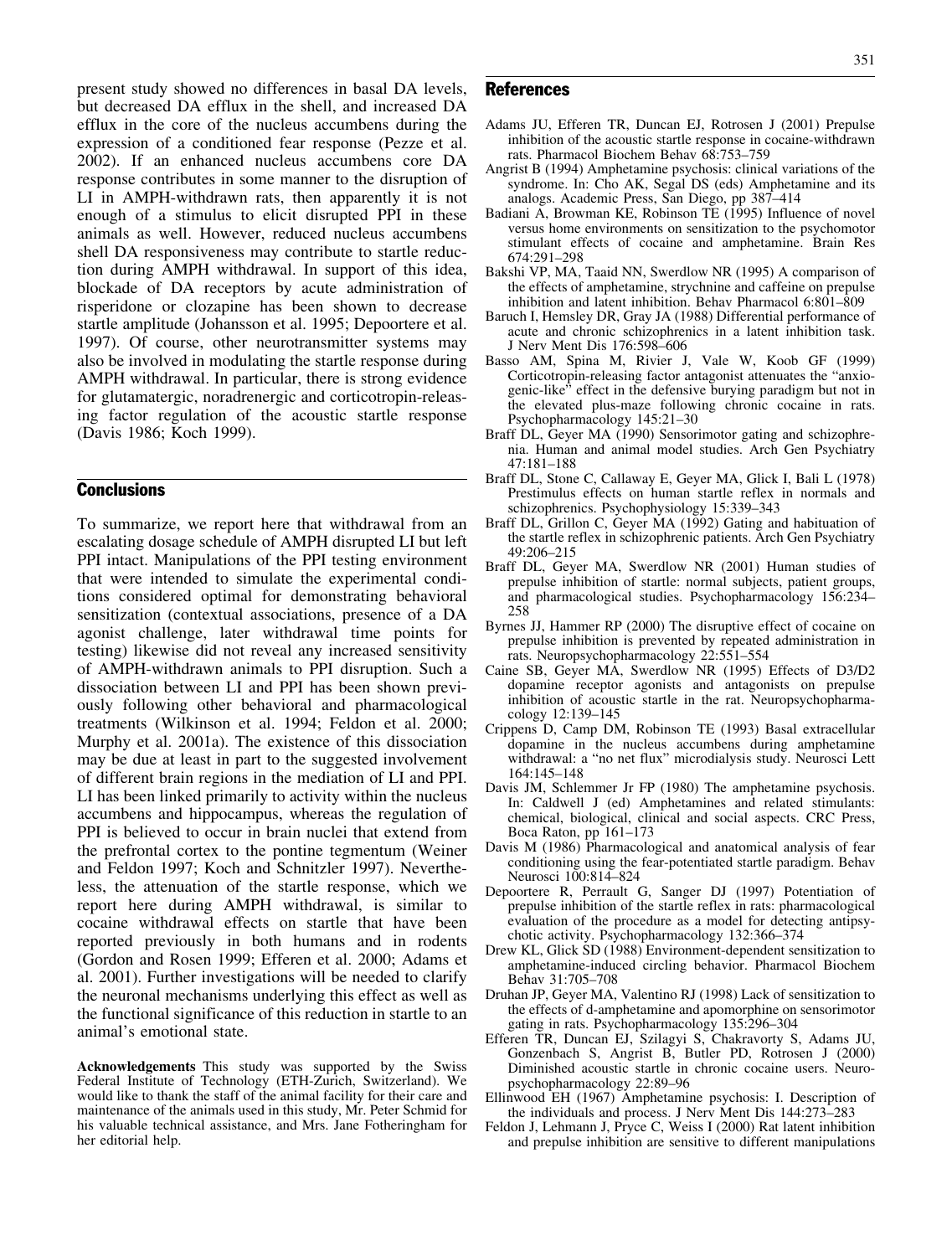of the social environment: a comprehensive study of the environmental approach to neurodevelopmental models of schizophrenia. In: Myslobodsky, Weiner I (eds) Contemporary issues in modelling psychopathology. Kluwer, Boston, pp 231– 245

- Gawin FH (1991) Cocaine addiction: psychology and neurophysiology. Science 251:1580–1586
- Geyer MA, Krebs-Thomson K, Braff DL, Swerdlow NR (2001) Pharmacological studies of prepulse inhibition models of sensorimotor gating deficits in schizophrenia: a decade in review. Psychopharmacology 156:117–154
- Gordon MK, Rosen JB (1999) Lasting effect of repeated cocaine administration on acoustic and fear-potentiated startle in rats. Psychopharmacology 144:1–7
- Graham FK (1975) The more or less startling effects of weak prestimulation. Psychophysiology 12:238–248
- Gray NS, Hemsley DR, Gray JA (1992) Abolition of latent inhibition in acute, but not chronic, schizophrenics. Neurol Psychiatry Brain Res 1:83–89
- Gray NS, Pilowsky LS, Gray JA, Kerwin RW (1995) Latent inhibition in drug naive schizophrenics: relationship to duration of illness and dopamine D2 binding using SPET. Schizophr Res 17:95–107
- Griffith JD, Cavanaugh J, Held J, Oates JA (1972) Dextroamphetamine: evaluation of psychomimetic properties in man. Arch Gen Psychiatry 26:97–100
- Hinson RE, Poulos CX (1981) Sensitization to the behavioral effects of cocaine: modification by Pavlovian conditioning. Pharmacol Biochem Behav 15:559–562
- Hoffman HS, Ison JR (1980) Reflex modulation in the domain of startle: I Some empirical findings and their implications for how the nervous system processes sensory input. Psychol Rev 87:175–189
- Hutchison KE, Niaura R, Swift R (1999) Smoking cues decrease prepulse inhibition of the startle response and increase subjective craving in humans. Exp Clin Psychopharmacol 7:250–256
- Johansson C, Jackson DM, Zhang J, Svensson L (1995) Prepulse inhibition of acoustic startle, a measure of sensorimotor gating: effects of antipsychotics and other agents in rats. Pharmacol Biochem Behav 52:649–654
- Kinney GG, Wilkinson LO, Saywell KL, Tricklebank MD (1999) Rat strain differences in the ability to disrupt sensorimotor gating are limited to the dopaminergic system, specific to prepulse inhibition, and unrelated to changes in startle amplitude or nucleus accumbens dopamine receptor sensitivity. J Neurosci 19:5644–5653
- Koch M (1999) The neurobiology of startle. Prog Neurobiol 59:107–128
- Koch M, Schnitzler HU (1997) The acoustic startle response in rats – circuits mediating evocation, inhibition and potentiation. Behav Brain Res 89:35–49
- Kokkinidis L, Anisman H (1980) Amphetamine models of paranoid schizophrenia: an overview and elaboration of animal experimentation. Psychol Bull 88:551–579
- Koob GF, Le Moal M (2001) Drug addiction, dysregulation of reward, and allostasis. Neuropsychopharmacology 24:97–129
- Lang PJ, Bradley MM, Cuthbert BN (1990) Emotion, attention, and the startle reflex. Psychol Rev 97:377–395
- Laruelle M (2000) The role of endogenous sensitization in the pathophysiology of schizophrenia: implications from recent brain imaging studies. Brain Res Rev 31:371–384
- Lieberman JA, Kinon BJ, Loebel AD (1990) Dopaminergic mechanisms in ideopathic and drug-induced psychoses. Schizophr Bull 16:97–109
- Lieberman JA, Sheitman BB, Kinon BJ (1997) Neurochemical sensitization in the pathophysiology of schizophrenia: deficits and dysfunction in neuronal regulation and plasticity. Neuropsychopharmacology 17:205–229
- Lin D, Koob GF, Markou A (1999) Differential effects of withdrawal from chronic amphetamine or fluoxetine administration on brain stimulation reward in the rat – interactions between the two drugs. Psychopharmacology 145:283–294

Lubow RE (1973) Latent inhibition. Psychol Bull 79:398–407

- Mansbach RS, Geyer MA, Braff DL (1988) Dopaminergic stimulation disrupts sensorimotor gating in the rat. Psychopharmacology 94:507–514
- Marsh R, Hoffman HS, Stitt CL (1973) Temporal integration in the acoustic startle reflex of the rat. J Comp Physiol Psychol 82:507–511
- Martin-Iverson MT (1999) Does sensitization occur to prepulse inhibition of the startle reflex effects of repeated apomorphine treatments in rats? J Psychopharmacol 13:261–273
- Martinez ZA, Ellison GD, Geyer MA, Swerdlow NR (1999) Effects of sustained cocaine exposure on sensorimotor gating of startle in rats. Psychopharmacology 142:253–260
- Murphy CA, Di Iorio L, Feldon J (2001a) Effects of psychostimulant withdrawal on latent inhibition of conditioned active avoidance and prepulse inhibition of the acoustic startle response. Psychopharmacology 156:155–164
- Murphy CA, Fend M, Russig H, Feldon J (2001b) Latent inhibition, but not prepulse inhibition, is reduced during withdrawal from an escalating dosage schedule of amphetamine. Behav Neurosci 115:1247–1256
- Ohmori T, Abekawa T, Ito K, Koyama T (2000) Context determines the type of sensitized behaviour: a brief review and a hypothesis on the role of environment in behavioural sensitization. Behav Pharmacol 11:211–221
- Paulson PE, Robinson TE (1995) Amphetamine-induced timedependent sensitization of dopamine neurotransmission in the dorsal and ventral striatum: a microdialysis study in behaving rats. Synapse 19:56–65
- Paulson PE, Camp DM, Robinson TE (1991) Time course of transient behavioral depression and persistent behavioral sensitization in relation to regional brain monoamine concentrations during amphetamine withdrawal in rats. Psychopharmacology 103:480–492
- Peng RY, Mansbach RS, Braff DL, Geyer MA (1990) A D2 dopamine receptor agonist disrupts sensorimotor gating in rats. Implications for dopaminergic abnormalities in schizophrenia. Neuropsychopharmacology 3:211–218
- Pezze MA, Feldon J, Murphy (2002) Increased conditioned fear response and altered balance of dopamine in the shell and the core of the nucleus accumbens during amphetamine withdrawal. Neuropharmacology 42:633–643
- Pouzet B, Feldon J, Veenman CL, Yee BK, Richmond M, Nicholas J, Rawlins P, Weiner I (1999) The effects of hippocampal and fimbria-fornix lesions on prepulse inhibition. Behav Neurosci 113:968–981
- Richter RM, Weiss F (1999) In vivo CRF release in rat amygdala is increased during cocaine withdrawal in self-administering rats. Synapse 32:254–261
- Robinson TE, Becker JB (1986) Enduring changes in brain and behavior produced by chronic amphetamine administration: a review and evaluation of animal models of amphetamine psychosis. Brain Res 396:157–198
- Robinson TE, Browman KE, Crombag HS, Badiani A (1998) Modulation of the induction or expression of psychostimulant sensitization by the circumstances surrounding drug administration. Neurosci Biobehav Rev 22:347–354
- Rossetti ZL, Hmaidan Y, Gessa GL (1992) Marked inhibition of mesolimbic dopamine release: a common feature of ethanol, morphine, cocaine and amphetamine abstinence in rats. Eur J Pharmacol 221:227–234
- Russig H, Murphy CA, Pezze MA, Feldon J (2001) Withdrawal from intermittent and escalating dosage schedules of amphetamine produces sensitization, but is not associated with depressive symptoms in rats. Behav Pharmacol 12 [Suppl] 1:87
- Russig H, Murphy CA, Feldon J (2002) Clozapine and haloperidol reinstate latent inhibition following its disruption during amphetamine withdrawal. Neuropsychopharmacology 6:765– 777
- Schulz B, Fendt M, Pedersen V, Koch M (2001) Sensitization of prepulse inhibition deficits by repeated administration of dizocilpine. Psychopharmacology 156:177–181